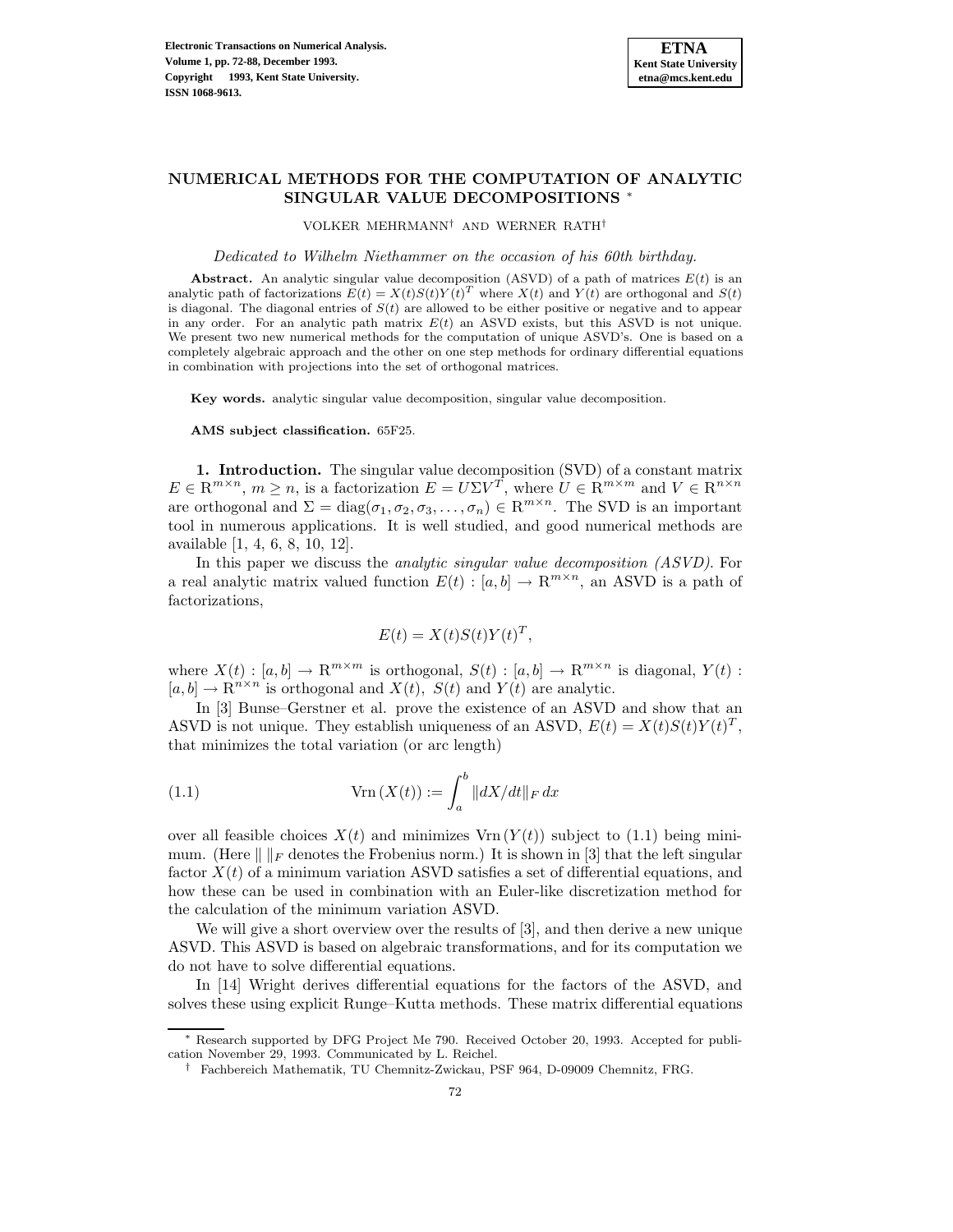for the orthogonal factors have the special structure:

$$
(1.2)\qquad \qquad \dot{U}(t) = H(t)U(t)
$$

with initial conditions  $U(t_0)^T U(t_0) = I_n$ , where  $U(t)$ ,  $H(t) : [a, b] \to \mathbb{R}^{n \times n}$ ,  $t_0 \in [a, b]$ and  $H(t)$  is skew symmetric, i.e.  $H(t)^{T} = -H(t)$  for all  $t \in [a, b]$ . The solution  $U(t)$ of this type of initial value problems is an orthogonal matrix, i.e.  $U(t)^T U(t) = I_n$  for all  $t \in [a, b]$ .

In [5] Dieci et al. study such equations and discuss two types of numerical methods which preserve the orthogonality of the approximation during the integration. The first type are the so–called automatic orthogonal integrators and in [15] Wright uses implicit Runge–Kutta methods of this type. In the second part of this paper we discuss methods of the second type, the projective orthogonal integrators. These methods are based on explicit Runge–Kutta methods as a nonorthogonal integrator and on a projection of the approximation onto the set of the orthogonal matrices.

Finally we present some numerical results and compare different methods for computing an ASVD.

**2. Notation and Preliminaries.** In this section we introduce some notation and give a short review of the results in [3].

**2.1. Notation.** Throughout the remainder of this paper, we make the simplifying assumption that  $m \geq n$ . The case  $m < n$  is similar, using the transpose of the matrix.

We denote by

- $\mathbb{R}^{m \times n}$  the real  $m \times n$  matrices;
- $\mathcal{U}_{m,n}$  the set of real  $m \times n$  matrices with orthonormal columns;
- $\mathcal{A}_{m,n}([a,b])$  the set of real analytic functions on  $[a,b]$  with values in  $\mathbb{R}^{m\times n}$ ;
- $\mathcal{D}_{m,n}$  the set of diagonal matrices in  $\mathbb{R}^{m \times n}$ ;
- $\mathcal{P}_n$  the set of permutation matrices in  $\mathbb{R}^{n \times n}$ ;
- $I_n$  the  $n \times n$  identity matrix;
- $\langle A, B \rangle = \text{Trace}(A^T B)$  the Frobenius inner product for  $A, B \in \mathbb{R}^{m \times n}$ ;
- ||A|| the Frobenius norm, i.e.  $||A|| := \sqrt{\langle A, A \rangle}$  for  $A \in \mathbb{R}^{m \times n}$ ;
- $A(t)$  the first derivative for  $A(t) \in \mathcal{A}_{m,n}([a, b])$ ;
- $A^{(j)}(t)$  the j–th derivative for  $A(t) \in \mathcal{A}_{m,n}([a, b]).$

Algorithms in this paper are presented in MATLAB notation, see [10].

**2.2. Existence and Uniqueness.** In [3] it is shown that if  $E(t) \in A_{m,n}([a, b]),$ then there exists an ASVD, but this ASVD is not unique. If  $E(t)$  has two ASVD's

$$
E(t) = X(t)S(t)Y(t)^T = \hat{X}(t)\hat{S}(t)\hat{Y}(t)^T,
$$

then the two ASVD's are called *equivalent*. If, in addition,  $S(t) = \hat{S}(t)$  then they are called parallel. Two ASVD's are equivalent if and only if there exists a matrix  $Q_L(t) \in \mathcal{U}_{m,m} \cap \mathcal{A}_{m,m}$  and a matrix  $Q(t) \in \mathcal{U}_{n,n} \cap \mathcal{A}_{n,n}$  such that

$$
\hat{X}(t) = X(t)Q_L(t),
$$

$$
\hat{S}(t) = Q_L(t)^T S(t) Q(t)
$$

$$
\hat{Y}(t) = Y(t)Q(t).
$$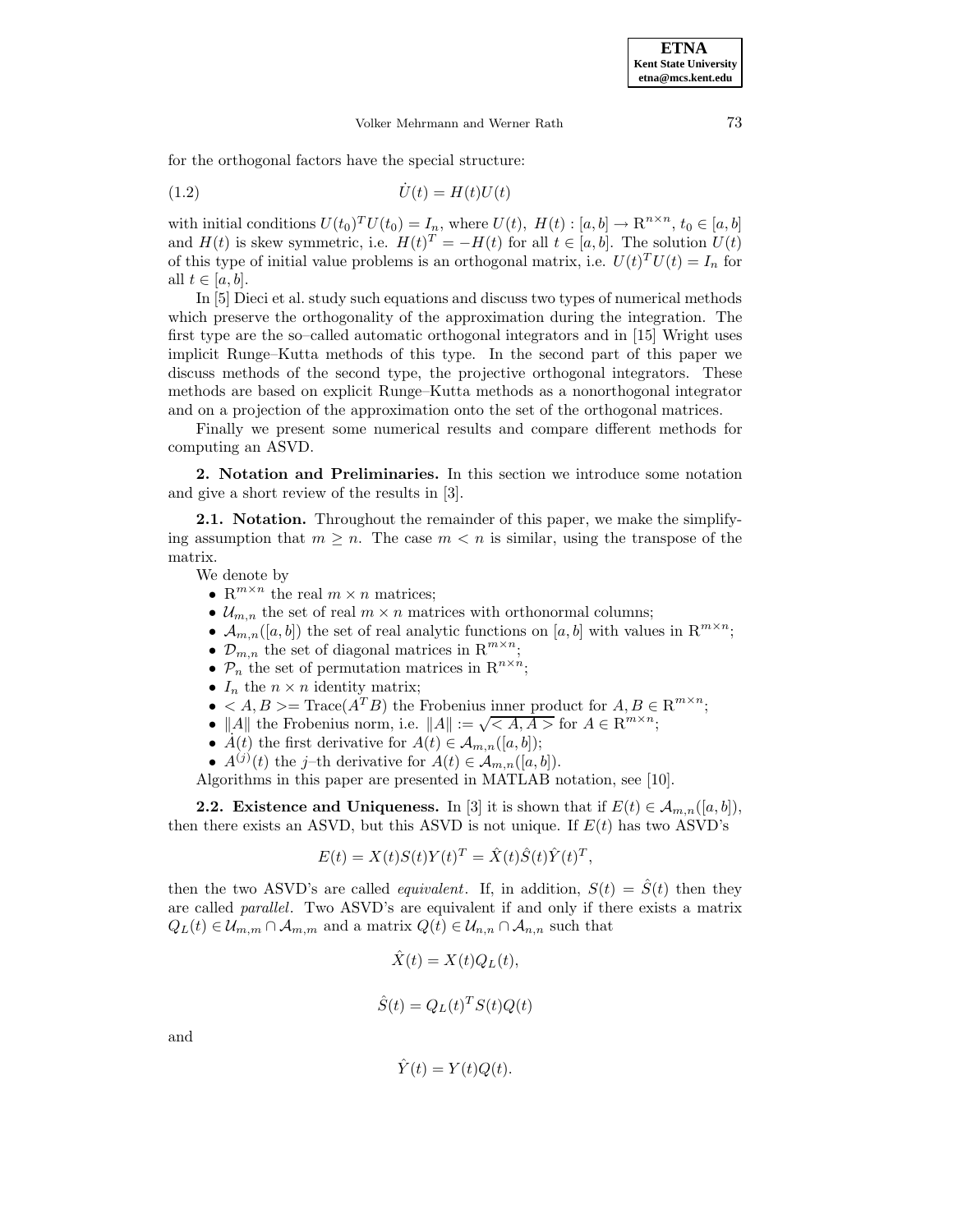| <b>ETNA</b>                  |
|------------------------------|
| <b>Kent State University</b> |
| etna@mcs.kent.edu            |

 $Q(t)$  and  $Q<sub>L</sub>(t)$  have a special structure, since both  $S(t)$  and  $\hat{S}(t)$  must be diagonal, and we can build them as a product of three simpler equivalences. These are permutation–equivalence (P–equivalence), sign–equivalence (D–equivalence) and orthogonal–equivalence (Z–equivalence).

Two ASVD's,  $E(t) = X(t)S(t)Y(t)^T = \hat{X}(t)\hat{S}(t)\hat{Y}(t)^T$ , are P-equivalent if there exists a  $P \in \mathcal{P}_n$  and a permutation collaborator  $P_L \in \mathcal{P}_m$  such that

$$
\hat{X}(t) = X(t)P_L,
$$
  

$$
\hat{Y}(t) = Y(t)P
$$

and

$$
\hat{S}(t) = P_L^T S(t) P.
$$

 $P_L \in \mathcal{P}_m$  is a permutation collaborator of  $P \in \mathcal{P}_n$  if  $P_L$  is of the form

$$
P_L = \left[ \begin{array}{cc} P & 0 \\ 0 & I_{m-n} \end{array} \right].
$$

Two ASVD's are D-equivalent if there exists a  $D \in \mathcal{D}_{n,n} \cap \mathcal{U}_{n,n}$  such that

$$
\hat{Y}(t) = Y(t)D
$$

and

$$
\hat{S}(t) = S(t)D.
$$

A diagonal factor  $S(t) \in \mathcal{D}_{m,m} \cap \mathcal{A}_{m,m}$  is called *gregarious* if  $S(t)$  has the form

(2.1) 
$$
S(t) = \begin{bmatrix} s_1(t)I_{m_1} & 0 & \cdots & 0 \\ 0 & s_2(t)I_{m_2} & \cdots & 0 \\ \vdots & \vdots & \ddots & \vdots \\ 0 & 0 & \cdots & s_k(t)I_{m_k} \\ 0 & 0 & \cdots & 0 \end{bmatrix},
$$

where  $s_1(t), s_2(t),...,s_{k-1}(t)$  are distinct, nonzero, analytic functions and  $s_k \equiv 0$ . An ASVD  $E(t) = X(t)S(t)Y(t)^{T}$  is gregarious if its diagonal factor  $S(t)$  is gregarious. A point  $t_1$  with  $s_i(t_1) \neq \pm s_j(t_1)$  for all  $i, j \in \{1, \ldots, n\}$ ,  $i \neq j$  is called a *generic* point.

The third equivalence is nonconstant. Two parallel ASVD's are Z-equivalent if  $S(t)$  is gregarious (with structure (2.1)) and there is a  $Z(t) \in \mathcal{B}_{S} \cap \mathcal{U}_{n,n}$  and a collaborator  $Z_L \in \mathcal{U}_{m,m} \cap \mathcal{B}_{L,S}$  such that

$$
\hat{X}(t) = X(t)Z_L(t)
$$

and

$$
\hat{Y}(t) = Y(t)Z(t).
$$

Here  $Z(t) \in \mathcal{B}_S$  if and only if it is of the form

(2.2) 
$$
Z(t) = \begin{bmatrix} Z_1 & 0 & \cdots & 0 & 0 \\ 0 & Z_2 & \cdots & 0 & 0 \\ \vdots & \vdots & \ddots & \vdots & \vdots \\ 0 & 0 & \cdots & Z_{k-1} & 0 \\ 0 & 0 & \cdots & 0 & T_k \end{bmatrix},
$$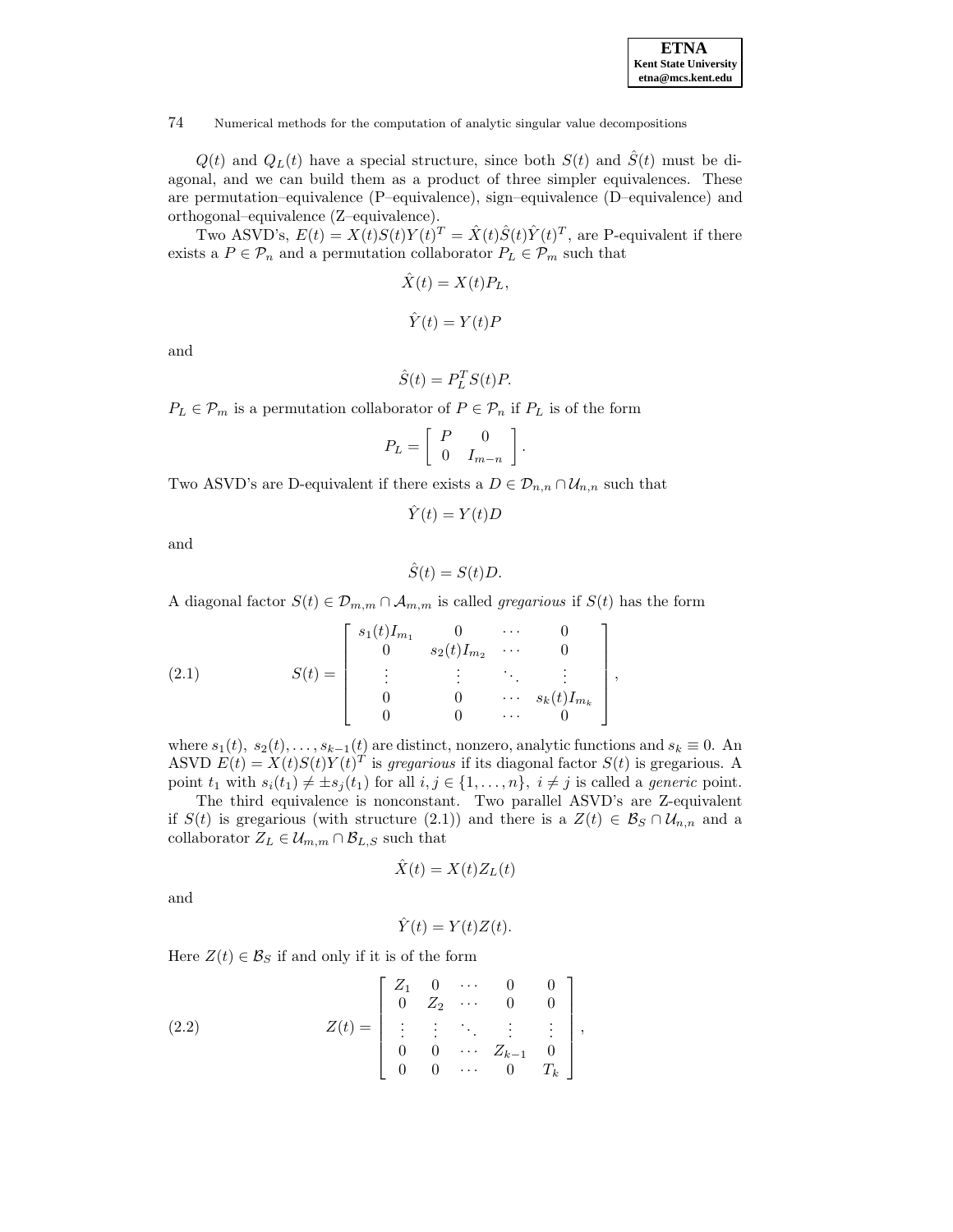**ETNA Kent State University etna@mcs.kent.edu**

#### Volker Mehrmann and Werner Rath 75

with  $Z_j \in \mathbb{R}^{m_j \times m_j}$  for  $j = 1, 2, ..., k-1$  and  $T_k \in \mathbb{R}^{m_k \times m_k}$ , and  $Z_L \in \mathcal{U}_{m,m} \cap \mathcal{B}_{L,S}$ is a *collaborator* of  $Z(t)$  if  $Z<sub>L</sub>(t)$  is of the form

(2.3) 
$$
Z_L(t) = \begin{bmatrix} Z_1 & 0 & \cdots & 0 & 0 \\ 0 & Z_2 & \cdots & 0 & 0 \\ \vdots & \vdots & \ddots & \vdots & \vdots \\ 0 & 0 & \cdots & Z_{k-1} & 0 \\ 0 & 0 & \cdots & 0 & Z_k \end{bmatrix},
$$

where the blocks  $Z_1, Z_2, \ldots, Z_{k-1}$  are as in  $(2.2)$ ,  $\hat{m} = m - \sum_{j=1}^{k-1} m_j$  and  $Z_k \in \mathbb{R}^{\hat{m} \times \hat{m}}$ . The main results of [3] are

- Every ASVD can be transformed into a gregarious ASVD by a sequence of **constant** P– and D–equivalences.
- Any ordering and choice of signs can be obtained.
- A matrix  $E(t) \in \mathcal{A}_{m,n}$  has two parallel, gregarious ASVD's if and only if the two paths are Z–equivalent.
- The ordering and the signs of the singular values are not unique, but they are uniquely determined by a constant initial SVD in a generic point.
- Suppose that  $t_0$  and  $t_1$  are generic points of  $E(t) \in A_{m,n}$ ,  $E(t_0) = U_0 \Sigma_0 V_0^T$ and  $E(t_1) = U_1 \Sigma_1 V_1^T$  are gregarious, constant SVD's. Then there exists an ASVD and P– and D–equivalences such that

$$
X(t_0) = U_0, \ S(t_0) = \Sigma_0, \ Y(t_0) = V_0
$$

and

$$
X(t_1) = U_1 P_{L_1} D_L, \ S(t_1) = P_{L_1}^T \Sigma_1 D_1 P_1, \ Y(t_1) = V_1 D_1 P_1 D_R.
$$

The P– and D–equivalences fix the order and signs of the singular values, and the Z–equivalence describes the freedom of choice in the left and right singular factors for multiple singular values. If  $E(t)$  has only simple singular values, an ASVD is uniquely determined by the initial conditions  $U(t_0) = U_0$ ,  $S(t_0) = \Sigma_0$  and  $V(t_0) = V_0$  for a constant SVD,  $E(t_0) = U_0 \Sigma_0 V_0^T$ , at a generic point  $t_0$ .

**2.3. Minimum Variation ASVD.** In [3] the total variation

$$
ext{Vrn}(X(t)) := \int_{a}^{b} ||dX/dt||_{F} dx
$$

is used to produce a unique ASVD in the case that  $E(t)$  has multiple singular values.

Suppose that  $E(t) \in A_{m,n}([a,b])$  and  $t_0 \in [a,b]$  is generic point. If  $E(t_0) = U\Sigma V^T$ is a given, constant SVD, then there exists a unique ASVD with  $t \in [a, b]$ ,  $E(t) = \hat{X}(t)S(t)\hat{Y}(t)^{T}$ , such that  $\hat{X}(t_0) = U$ ,  $\hat{S}(t_0) = \Sigma$ ,  $\hat{Y}(t_0) = V$ ,

(2.4) 
$$
\text{Vrn} \left( \hat{X}(t) \right) = \min \left\{ \text{Vrn} \left( X(t) \right) \middle| \begin{array}{c} E(t) = X(t)S(t)Y(t)^T \\ \text{is an ASVD} \end{array} \right\}
$$

(2.5) 
$$
\text{Vrn}(\hat{Y}(t)) = \min \left\{ \text{Vrn}(Y(t)) \middle| \begin{array}{c} E(t) = \hat{X}(t)S(t)Y(t)^T \\ \text{is an ASVD} \\ \text{subject to (2.4)} \end{array} \right\}.
$$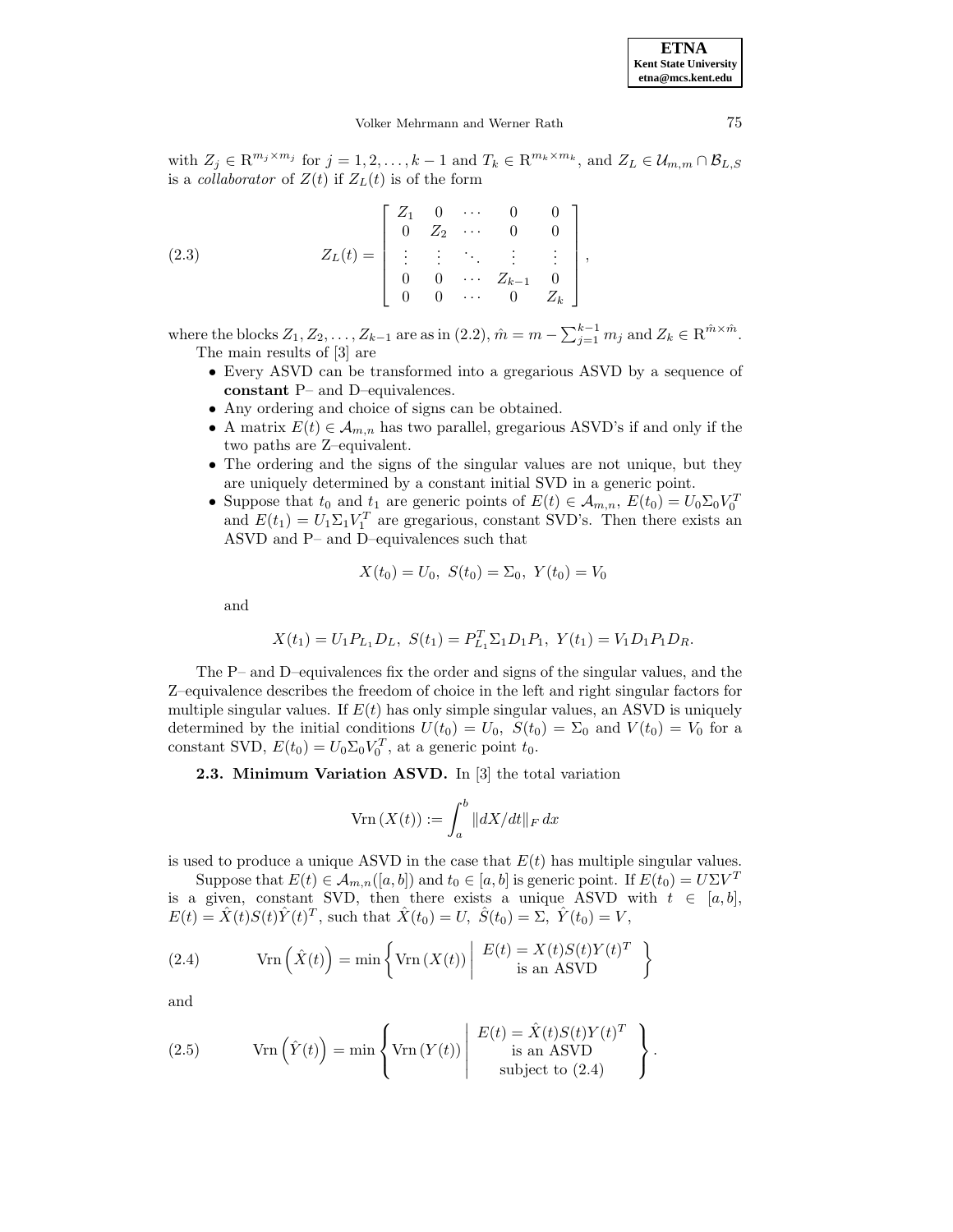

If  $E(t) = X(t)S(t)Y(t)^T$  is a gregarious ASVD on [a, b] with initial conditions  $X(t_0)$  = U,  $S(t_0) = \Sigma$  and  $V(t_0) = V$ , then  $\hat{X}(t) = X(t)Z_L(t)$  where  $Z_L(t) \in B_{L,S}$  solves the initial value problem

(2.6) 
$$
\dot{Z}_L(t) = \Phi_{L,S}\left(\dot{X}(t)^T X(t)\right) Z_L(t), \quad Z_L(t_0) = I_m,
$$

where  $\Phi_{L,S}$  denotes the projection in the Frobenius inner product  $\langle \cdot, \cdot \rangle_F$  from  $\mathcal{A}_{m,m}$  onto  $B_{L,S}.$ 

Expanding  $Z_L(t)$  in a Taylor series arround  $t_0$  and using a first order difference approximation for  $X(t)$  an Euler-like method discretization method for the solution of (2.6) is derived in [3]. For this method one obtains the usual results for ODE's, i.e.  $\mathcal{O}(h^2)$  local error and  $\mathcal{O}(h)$  global error. It is not known how to produce higher order methods using similar procedures, but one can extrapolate  $\hat{X}(t)$ , see [3].

**3. Algebraic Methods.** In this section we introduce a new algebraic method which is based on polar decompositions.

If we have two parallel, gregarious ASVD's of a matrix  $E(t) \in A_{m,n}([a, b]),$  i.e.  $E(t) = X(t)S(t)Y(t)^{T} = \hat{X}(t)S(t)\hat{Y}(t)^{T}$ , then the two ASVD's are Z-equivalent and we know that

(3.1)  
\n
$$
X(t) = \begin{bmatrix}\nX_{11}(t) & X_{12}(t) & \dots & X_{1k}(t) \\
X_{21}(t) & X_{22}(t) & \dots & X_{2k}(t) \\
\vdots & \vdots & \ddots & \vdots \\
X_{k1}(t) & X_{k2}(t) & \dots & X_{kk}(t)\n\end{bmatrix}
$$
\n(3.2)  
\n
$$
= \hat{X}(t)Z_L(t),
$$

and

(3.3)  

$$
Y(t) = \begin{bmatrix} Y_{11}(t) & Y_{12}(t) & \dots & Y_{1k}(t) \\ Y_{21}(t) & Y_{22}(t) & \dots & Y_{2k}(t) \\ \vdots & \vdots & \ddots & \vdots \\ Y_{k1}(t) & Y_{k2}(t) & \dots & Y_{kk}(t) \end{bmatrix}
$$
  
(3.4)  

$$
= \hat{Y}(t)Z(t),
$$

where  $Z(t) \in \mathcal{B}_S \cap \mathcal{U}_{n,n}$  and  $Z_L(t) \in \mathcal{B}_{L,S} \cap \mathcal{U}_{m,m}$  are collaborators of a Z–equivalence. The matrices  $X(t)$  and  $Y(t)$  are partitioned as  $Z_L(t)$  and  $Z(t)$  in (2.2) and (2.3), so that  $X_{ii}(t), Y_{ii}(t) \in \mathcal{A}_{m_i,m_i}$  for  $i = 1,\ldots,k-1$ ,  $X_{kk}(t) \in \mathcal{A}_{m_k,m_k}, Y_{kk}(t) \in \mathcal{A}_{\tilde{m}_k,\tilde{m}_k}$ and the off diagonal blocks have corresponding dimensions. If we partition  $\hat{X}(t)$  and  $Y(t)$  in a similar way we get the block equations

(3.5)  $X_{ii}(t) = \hat{X}_{ii}(t)Z_i(t); i = 1,...,k;$ 

(3.6) 
$$
X_{ji}(t) = \hat{X}_{ji}(t) Z_i(t); \quad i, j = 1, ..., k; \ i \neq j;
$$

(3.7) 
$$
Y_{ii}(t) = \hat{Y}_{ii}(t)Z_i(t); \quad i = 1,..., k-1;
$$

(3.8) 
$$
Y_{ji}(t) = \hat{Y}_{ji}(t) Z_i(t); \qquad i, j = 1, ..., k-1; i \neq j;
$$

$$
(3.9) \t Y_{kk}(t) = \hat{Y}_{kk}(t)T_k(t);
$$

(3.10) 
$$
Y_{jk}(t) = \hat{Y}_{jk}(t)T_k(t); \quad j = 1, ..., k-1.
$$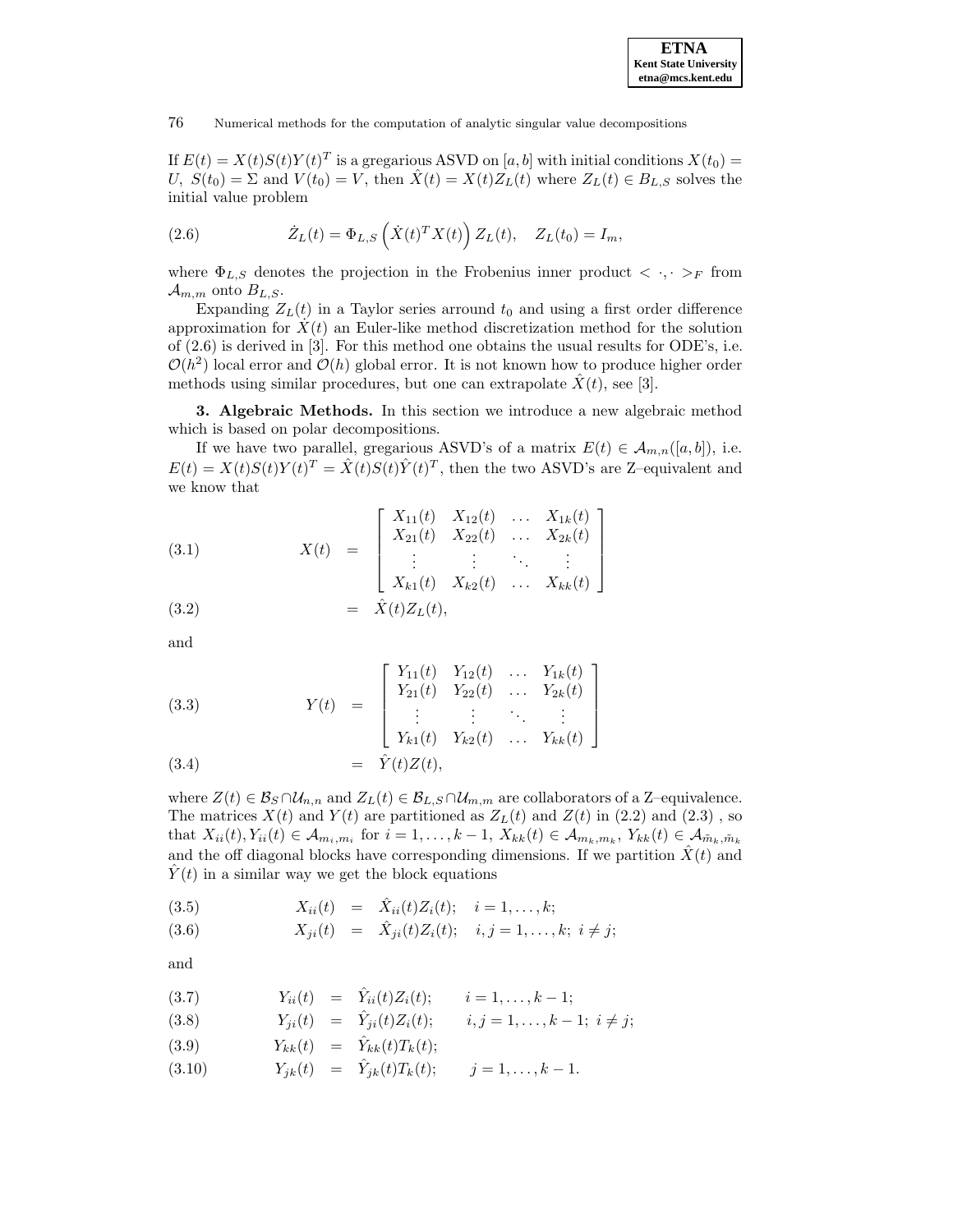The idea of the algebraic method is to choose a decomposition of the type

$$
(3.11)\qquad \qquad A(t) = B(t)Q(t),
$$

where  $A(t),B(t) \in \mathcal{A}_{l,l}([a,b])$  and  $Q(t) \in \mathcal{U}_{l,l} \cap \mathcal{A}_{l,l}([a,b])$  for the diagonal blocks so that  $\hat{X}_{ii}(t)$ ,  $i = 1, ..., k$  and  $\hat{Y}_{kk}(t)$  are independent of the a priori ASVD.

In this paper we present a method based on the polar decomposition. Other methods based on QR–decompositions and ASVD's are discussed in [11].

**3.1. The Analytic Polar Decomposition.** The polar decomposition of a matrix  $A \in \mathbb{R}^{m \times n}$  is usually defined as a decomposition of the form  $A = QP$ , where  $Q \in \mathbb{R}^{m \times n}$ ,  $Q^T Q = I_n$ ,  $P \in \mathbb{R}^{n \times n}$  and where P is symmetric and positive semidefinite (see [8, p. 148]). In a similar way we can define a decomposition  $A = \hat{P}\hat{Q}$ , where  $\hat{Q} \in \mathbb{R}^{m \times n}$ ,  $\hat{Q}^T \hat{Q} = I_n$ ,  $\hat{P} \in \mathbb{R}^{m \times m}$  and where  $\hat{P}$  is symmetric and positive semidefinite. For our method we require this second type of polar decomposition for  $A(t) \in \mathcal{A}_{n,n}([a,b]).$ 

In an ASVD we must allow the singular values to appear in any order and to change sign. For the analytic polar decomposition we get a similar result when  $P(t)$ is symmetric, but not necessary positive semidefinite.

DEFINITION 1. For a real analytic matrix valued function  $E(t) \in A_{n,n}([a,b])$ , an **analytic polar decomposition** (APD) is a path of factorizations

$$
A(t) = P(t)Q(t)
$$

where

$$
Q(t) \in \mathcal{U}_{n,n} \cap \mathcal{A}_{n,n}([a,b])
$$

and

$$
P(t) \in \mathcal{A}_{n,n}([a,b]) \text{ and } P(t) = P(t)^T.
$$

The close relationship between an ASVD and APD is given by the following theorem.

THEOREM 2. If  $A(t) \in \mathcal{A}_{n,n}([a,b])$ , then there exists an APD on  $[a,b]$ . **Proof:** If  $A(t) \in \mathcal{A}_{n,n}([a, b]),$  then there exists an ASVD

$$
A(t) = X(t)S(t)Y(t)^{T}
$$

on  $[a, b]$ . If we set

$$
Q(t) := X(t)Y(t)^T
$$

and

$$
P(t) := X(t)S(t)X(t)^T,
$$

then  $Q(t) \in \mathcal{U}_{n,n} \cap \mathcal{A}_{n,n}([a,b]), P(t) \in \mathcal{A}_{n,n}([a,b])$  and  $P(t)$  is symmetric. Hence

$$
P(t)Q(t) = (X(t)S(t)X(t)^{T}) (X(t)Y(t)^{T})
$$
  
=  $X(t)S(t)Y(t)^{T}$   
=  $A(t)$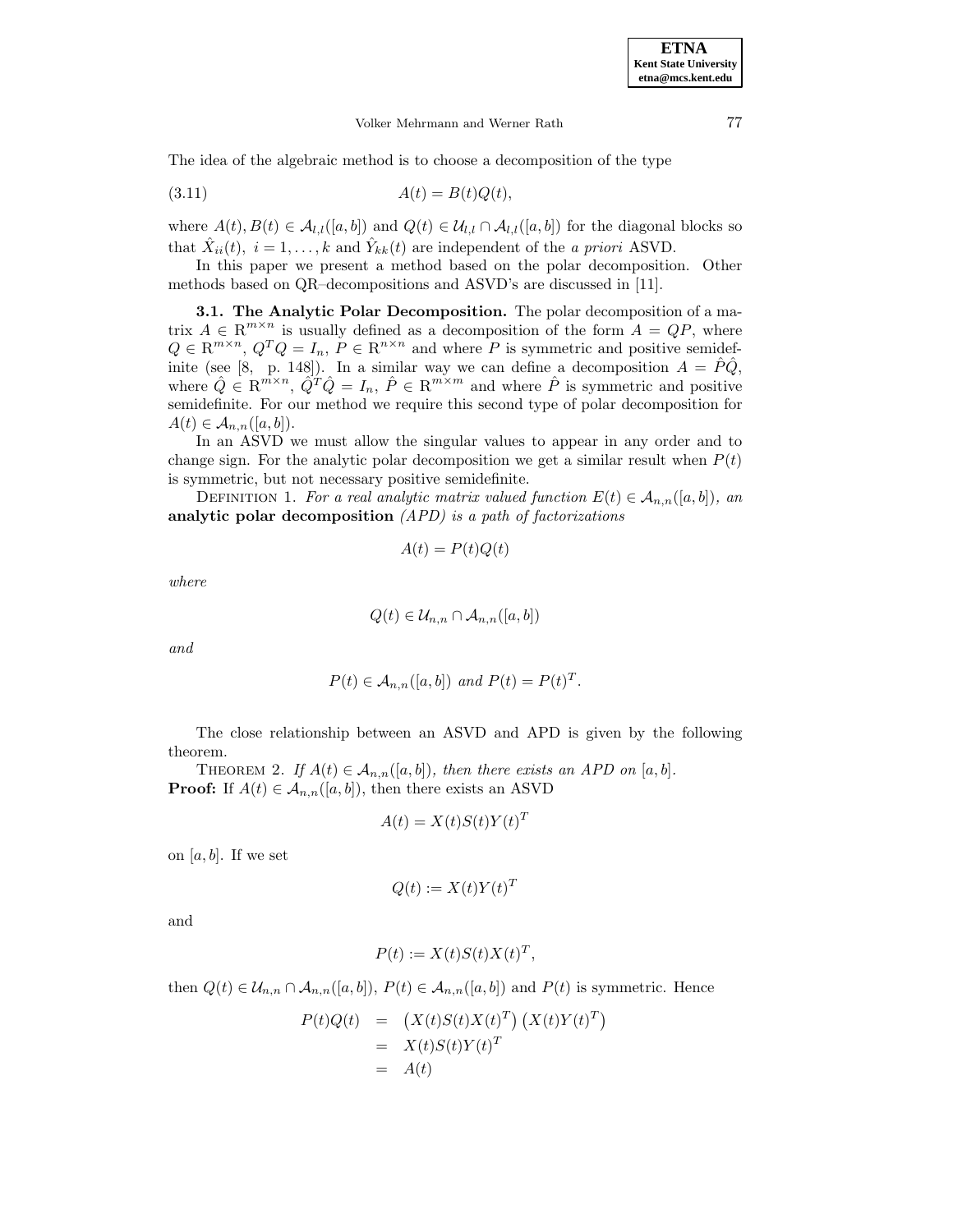## is an APD of  $A(t)$ .  $\Box$

As mentioned before, an ASVD is not unique, and we have some freedom in the construction of an ASVD as shown in Section 2.2. The situation for the APD is different. For a **nonsingular** constant matrix  $A \in \mathbb{R}^{n \times n}$  there is a unique polar decomposition  $A = PQ$ , where P is symmetric and positive definite (see [7, p. 614]). The following theorem is the corresponding result for the APD.

THEOREM 3. If  $A(t) \in \mathcal{A}_{n,n}([a,b])$ ,  $t_0 \in [a,b]$  and  $A(t_0)$  is nonsingular, then there exists a unique APD,

$$
A(t) = P(t)Q(t),
$$

on [a, b], such that  $P(t_0)$  is positive definite. **Proof:** Let

$$
(3.12)\qquad \qquad A(t) = \hat{X}(t)\hat{S}(t)\hat{Y}(t)^{T}
$$

be a gregarious ASVD with positive singular values in  $t_0$ . We know from Section 2.2 that such an ASVD exists, and as in the proof of Theorem 2 we can define the corresponding APD,

$$
(3.13)\qquad \qquad A(t) = \hat{P}(t)\hat{Q}(t).
$$

Since  $S(t_0)$  has positive diagonal entries, the matrix  $\hat{P}(t_0)$  is positive definite.

Assume that there exists a second APD  $A(t) = P(t)Q(t)$  such that  $P(t_0)$  is positive definite. In [9, p. 120–122] it is shown that there exists an orthogonal matrix  $X(t) \in \mathcal{A}_{n,n}([a,b])$  and a diagonal matrix  $S(t) \in \mathcal{A}([a,b])_{n,n}$  such that

$$
P(t) = X(t)S(t)X(t)^{T}.
$$

Since  $P(t_0)$  is positive definite, the diagonal matrix  $S(t_0)$  has positive entries. If we set

$$
Y(t) = Q(t)^T X(t),
$$

then  $Y(t) \in \mathcal{A}_{n,n}([a,b])$ , and since

$$
A(t) = P(t)Q(t)
$$
  
=  $(X(t)S(t)X(t)^T) (X(t)Y(t)^T)$   
=  $X(t)S(t)Y(t)^T$ ,

we get a second ASVD of  $A(t)$ .

The ASVD (3.12) is gregarious, and from [3, Corollary 6] it follows that

(3.14) 
$$
\hat{Y}(t) = Y(t) (D P Z(t)),
$$

$$
\hat{X}(t) = X(t) \left( P_L Z_L(t) \right)
$$

(3.16) 
$$
\hat{S}(t) = P_L^T S(t) D P,
$$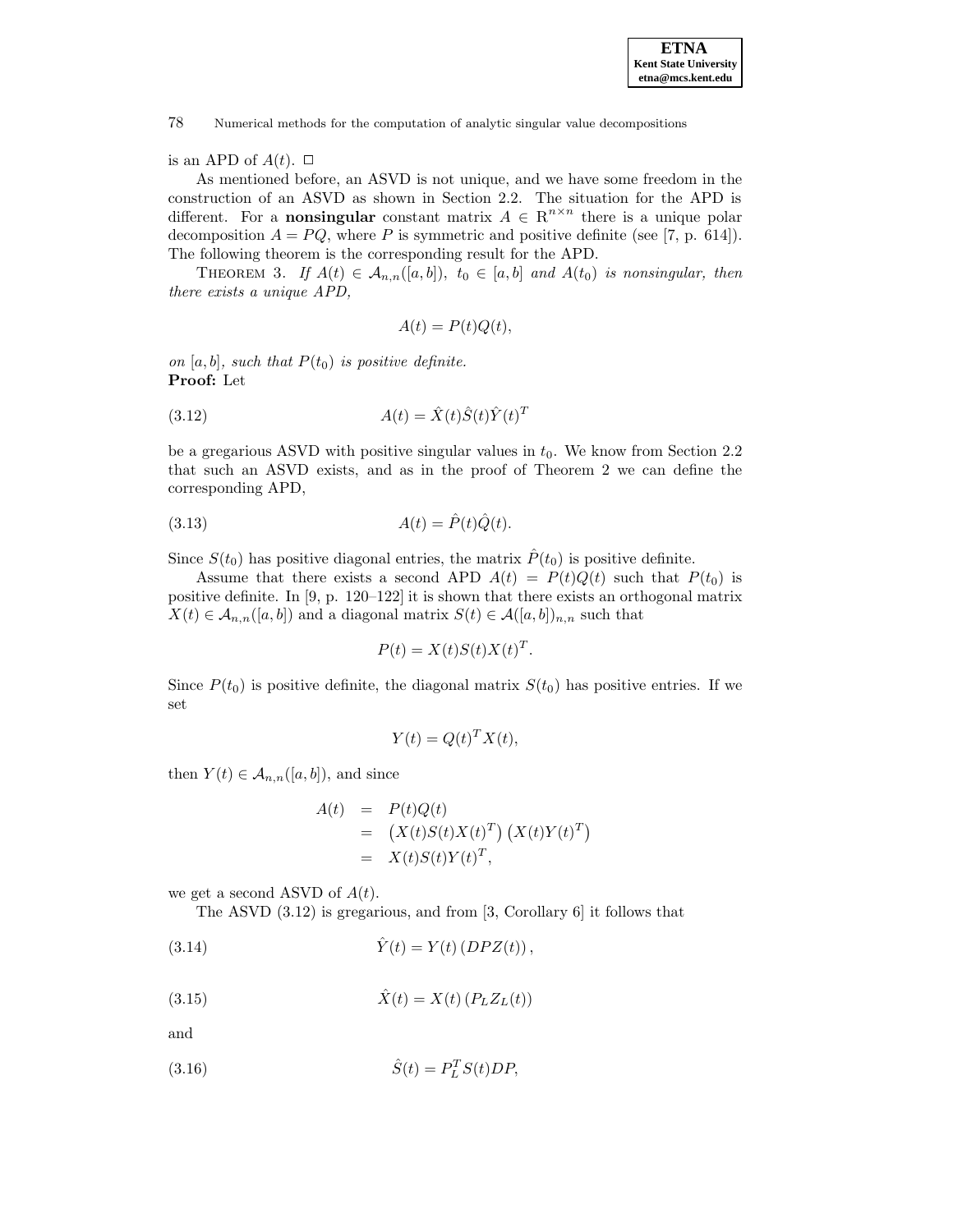where  $D \in \mathcal{D}_{n,n}$  is a constant diagonal matrix with  $\pm 1$ 's on the diagonal.  $P, P_L \in$  $\mathcal{P}_{n,n}$  are permutation collaborators, and Z,  $Z_L \in \mathcal{A}_{n,n}([a,b]) \cap \mathcal{U}_{n,n}$  are the collaborators of a Z–equivalence.

Since  $P(t_0)$  and  $\hat{P}(t_0)$  are positive definite,  $S(t_0)$  and  $\hat{S}(t_0)$  are nonsingular, and from (2.2) and (2.3) it follows that  $Z(t) = Z<sub>L</sub>(t)$ . Using (3.14) and (3.15) for Q as in (3.13), we get

$$
\begin{array}{rcl}\n\hat{Q}(t) & = & \hat{X}(t)\hat{Y}(t)^T \\
& = & X(t) \left( P_L Z_L(t) \right) \left( Z(t)^T P^T D \right) Y(t)^T \\
& = & X(t) D Y(t)^T.\n\end{array}
$$

Finally, we find for  $\hat{P}(t)$  that

(3.17) 
$$
\hat{P}(t) = X(t)S(t)DX(t)^{T}.
$$

Since  $P(t_0)$  is positive definite, i.e.  $S(t_0)$  has positive diagonal entries, it follows that  $D = I_n$ , and thus

(3.18) 
$$
\hat{P}(t) = P(t)
$$
 and  $\hat{Q}(t) = Q(t)$ .  $\Box$ 

COROLLARY 3.1. If  $A(t) \in \mathcal{A}_{n,n}([a,b])$ ,  $t_0 \in [a,b]$ ,  $A(t_0)$  is nonsingular and  $A(t_0) = PQ$  is a given constant polar decomposition, then there exists a unique APD,  $A(t) = P(t)Q(t)$ , that interpolates the constant polar decomposition at  $t_0$ , i.e.  $P(t_0) =$ P and  $Q(t_0) = Q$ .

The following theorem is the main result of this section. It shows how we can use the unique APD of Theorem 3 to get a unique ASVD.

THEOREM 4. Let  $E(t) \in \mathcal{A}_{m,n}([a,b])$  and let  $E(t_0) = U \Sigma V^T$  be a gregarious constant SVD at a generic point  $t_0 \in [a, b]$ , where the blocks  $U_{ii}$ ,  $i = 1, \ldots, k$ and  $V_{kk}$  are symmetric and positive definite. Then there exists a unique ASVD,  $E(t) = X(t)S(t)Y(t)^T$ , such that  $X(t_0) = U$ ,  $S(t_0) = \Sigma$ ,  $Y(t_0) = V$  and the matrices  $X_{ii}(t)$  i = 1,..., k and  $Y_{kk}(t)$  are symmetric.

**Proof:** Let  $E(t) = X(t)S(t)Y(t)^T$  be an arbitrary ASVD that interpolates the gregarious, constant SVD,  $E(t_0) = U\Sigma V^T$ . Let  $X(t)$  and  $Y(t)$  be in the form (3.1) and (3.3). Since the diagonal blocks of  $X(t)$  and  $Y(t)$  are analytic, there exist APD's  $X_{ii}(t) = Q_i(t)X_{ii}(t), i = 1,...,k$  and  $Y_{kk}(t) = Q(t)Y_{kk}(t)$ , where  $Q_i(t_0), i = 1,...,k$ and  $\hat{Q}_k(t_0)$  are identity matrices. If we set  $Z_L(t) := \text{diag}(Q_1(t), \ldots, Q_k(t))$  and  $Z(t) := \text{diag}(Q_1(t), \ldots, Q_{k-1}(t), \hat{Q}(t)),$  then we get the ASVD,

(3.19) 
$$
E(t) = \hat{X}(t)S(t)\hat{Y}(t),
$$

where  $\hat{X}(t) = X(t)Z_L(t)$  and  $\hat{Y}(t) = Y(t)Z(t)$ . These two ASVD's are now Zequivalent, the ASVD (3.19) interpolates the constant SVD,  $E(t_0) = U\Sigma V^T$ , and the diagonal blocks  $\hat{X}_{ii}(t)$ ,  $i = 1, \ldots, k$  and  $\hat{Y}_{kk}(t)$  are symmetric.

To show that the ASVD (3.19) is unique, assume that there exists a second ASVD,

(3.20) 
$$
E(t) = \tilde{X}(t)S(t)\tilde{Y}(t),
$$

which interpolates in  $t_0$  and has symmetric diagonal blocks. Since  $t_0$  is a generic point, the two ASVD's (3.19) and (3.20) are Z–equivalent, and we denote the collaborators of this Z–equivalence by  $Z$  and  $Z_L$ . As in Section 3 we then get the block equations  $\tilde{X}_{ii}(t) = \hat{X}_{ii}(t)\tilde{Z}_{i}(t), i = 1,\ldots,k$  and  $\tilde{Y}_{kk}(t) = \hat{Y}_{kk}(t)\tilde{T}_{k}(t)$ . All these equations are of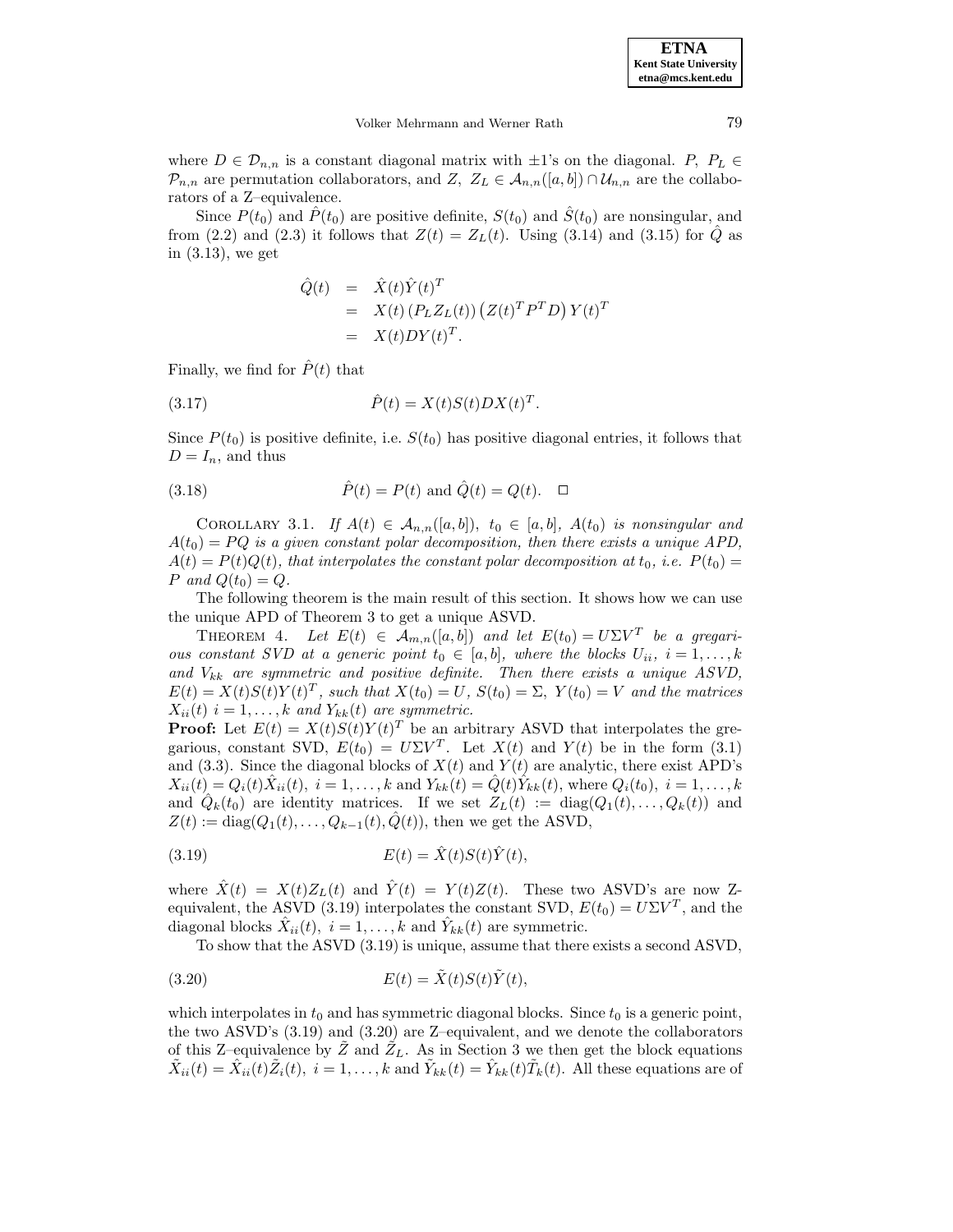the form  $\tilde{A}(t) = \hat{A}(t)Q(t)$  where  $Q(t)$  is orthogonal,  $\tilde{A}(t)$  and  $\hat{A}(t)$  are symmetric and  $\tilde{A}(t_0) = \hat{A}(t_0)$ , since both ASVD's (3.19) and (3.20) interpolate the constant SVD at  $t_0$ . Furthermore, since the diagonal blocks of the constant SVD,  $E(t_0) = U\Sigma V^T$ , are positive definite,  $\tilde{A}(t_0)$  and  $\tilde{A}(t_0)$  are positive definite, and from Theorem 3 we then get that  $\tilde{A}(t) = \hat{A}(t)$  on [a, b]. This means that  $\tilde{Z}$  and  $\tilde{Z}_L$  are identity matrices, and thus the ASVD is unique.  $\Box$ 

In Theorem 4 we need the nonsingularity of all diagonal blocks  $U_{ii}$ ,  $i = 1, \ldots, k$ , and  $V_{kk}$ . For gregarious ASVD's it is possible that one of this blocks is singular for all points  $t \in [a, b]$  or only at the initial point  $t_0$ . In [3] the gregarious ASVD's are used to simplify the proofs of the theorems. In [11] a *weakly gregarious* ASVD is introduced that allows the singular values to appear in any order and multiple singular values have still the same sign. Then one obtains a new type of Z–equivalence, and the results of [3] are still valid for this weakly gregarious ASVD. In many cases it is then possible to find a weakly gregarious, constant SVD that satisfies the conditions of a version of Theorem 4, where gregarious is replaced by weakly gregarious.

**3.2. A numerical Method..** Our algebraic method computes an approximation,  $A(t) = X(t)S(t)Y(t)^T$ , of the unique algebraic ASVD of Theorem 4 at points  $t_i, i = 0, \ldots, N$ . We implemented constant and variable stepsize codes for computing this algebraic ASVD. In the variable stepsize code we choose the stepsize so that the code avoids nongeneric points (except a simple singular value equal to zero) and points  $t_j$  where one of the diagonal blocks  $X_{ii}(t_j)$  or  $Y_{kk}(t_j)$  defined in Section 3 corresponding to a multiple singular values becomes singular.

In the constant stepsize case we have to distinguish two cases. Nongeneric points where only one singular value becomes zero do not cause any difficulties. In this case we can compute a high accuracy approximation of the unique algebraic ASVD. Since we use standard constant SVD's at points  $t_i$  in the process of computing the ASVD via the algebraic approach, we have difficulties obtaining high accuracy approximations at points where two singular value paths intersect at a nongeneric point. The standard SVD treats the two singular values at this point as a multiple singular values, and it is difficult to resolve the paths correctly so as to stay on the algebraic ASVD. To accomplish this we solve an orthogonal Procustes problem [8], i.e. we compute an SVD in  $t_i$  that is closest to the SVD in  $t_{i-1} = t_i - h$  in the Frobenius norm. This SVD is then an  $\mathcal{O}(h)$  approximation to the SVD that lies on the algebraic ASVD.

For simplicity we describe our algorithm for a gregarious ASVD and a sequence of nongeneric points  $t_i, i = 0, \ldots, N$ .

In an initial step, using standard methods, we calculate a constant SVD,  $E(t_0)$  =  $\hat{U}_0 \hat{\Sigma}_0 \hat{V}_0^T$ . Then we compute polar decompositions of the diagonal blocks corresponding to multiple singular values, and in this way obtain an SVD,

$$
E(t_0) = U_0 \Sigma_0 V_0^T,
$$

where the diagonal blocks satisfies the conditions of Theorem 4.

For each nongeneric point  $t_{i+1}$ ,  $i = 0, \ldots, N-1$ , we then repeat the following procedure:

- 1. We use standard methods to get an SVD  $E(t_{i+1}) = \hat{U}_1 \hat{\Sigma}_1 \hat{V}_1$  at a generic point  $t_{i+1} = t_i + h_i$  close to  $t_i$  (note that in the case that the original  $t_i$  was nongeneric, we have to add extra points).
- 2. We then use Theorem 7 from [3] to adjust the SVD in  $t_{i+1}$  so that the new SVD  $E(t_{i+1}) = U_1 \Sigma_1 V_1^T$  lies on an ASVD that interpolates  $E(t_i) = U_0 \Sigma_0 V_0^T$ . This procedure is performed by the following matlab routine: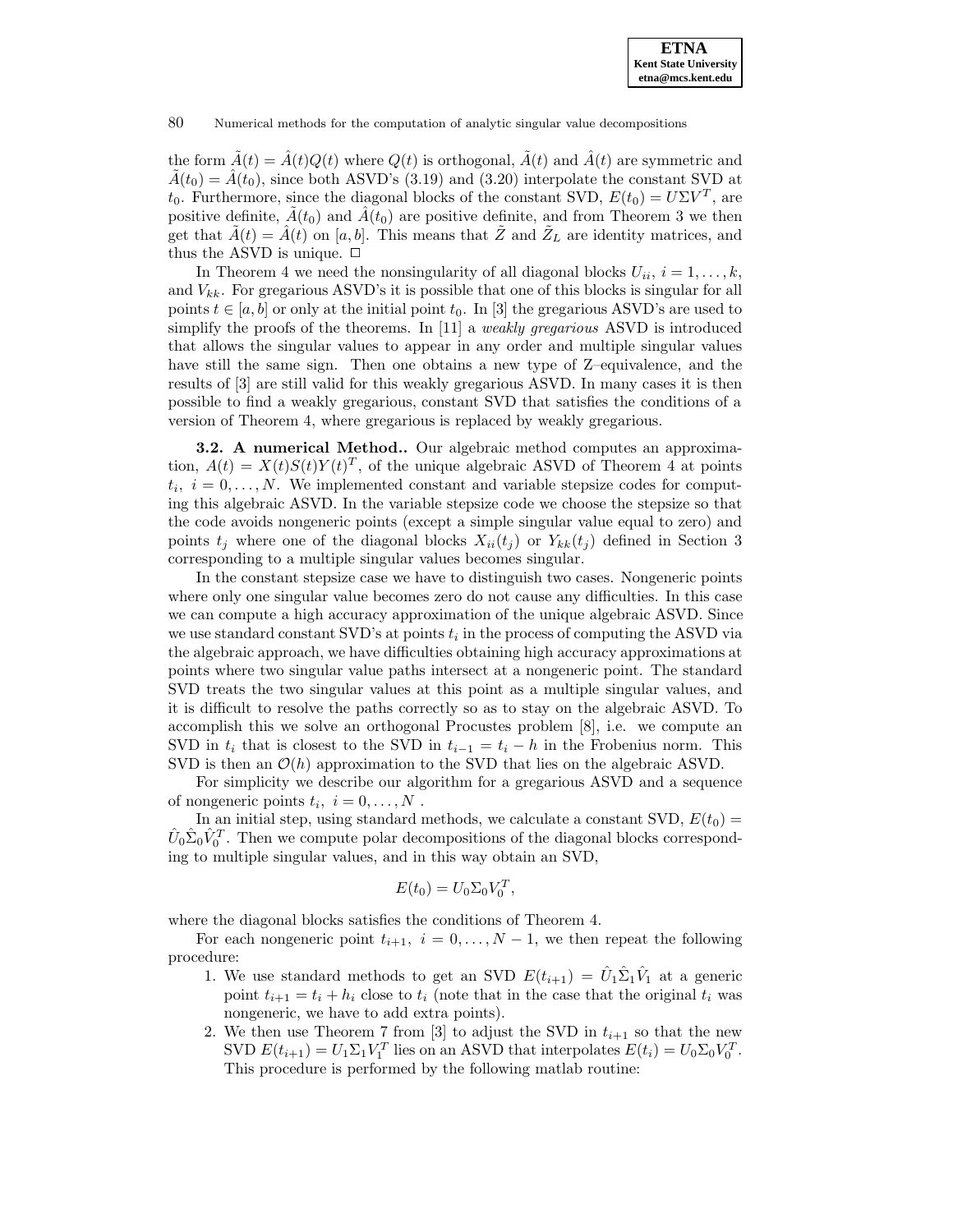**ETNA Kent State University etna@mcs.kent.edu**

Volker Mehrmann and Werner Rath 81

ALGORITHM 1. **Input:** A constant  $SVD E(t_i) = U_0 \Sigma_0 V_0^T$  and a constant matrix  $E(t_{i+1}) \in \mathbb{R}^{m \times n}$  at generic points  $t_i$  and  $t_{i+1}$ . **Output:** A constant SVD  $E(t_{i+1}) = U_1 \Sigma_1 V_1^T$ , that lies on an interpolating ASVD. %%%%% 1. step: Calculate SVD  $E(t_i+1) = U_h S_h V^T_h$  $[uh, sh, vh] = svd(e1)$ %%%%% 2. step: Calculate permutation matrices P\_Lh and P\_h  $u = u0'$ \*uh; for  $i = 1:n$  $[dummy,jbig] = max(abs(u(i,1:n)))$ ; if  $i = ibig$ ,  $u(:,[i\;\;jbig]) = u(:,[jbig\; i]);$  $uh(:,[i|big]) = uh(:,[jbig|i]);$  $sh(:,[i jbig]) = sh(:,[jbig i]);$  $sh([i \text{ big}],:) = sh([jbig i],:);$  $vh(:,[i jbig]) = vh(:,[jbig i]);$ end end; %%%%% 3. step: Calculate the diagonal matrices for  $i = 1:n$  $v(i) = v0(:,i)$ '\*vh $(:,i);$ end;  $s1 = sh * diag(sign(v));$  $v1 = vh * diag(sign(v));$  $s1 = diag(sign(diag(u))) * s1;$  $u1 = uh * diag(sign(diag(u)))$ ;

3. We compute polar decompositions of the diagonal blocks of  $U_1$  and possibly the last diagonal block of  $V_1$ . If one of these diagonal blocks is singular and the dimension of this block is larger then one, we cannot determine a unique polar decomposition for this matrix, and instead we solve again an orthogonal Procustes problem. In this case we get only an  $\mathcal{O}(h)$  approximation to the ASVD in this part of the singular factors.

For one time step of the computation of the algebraic ASVD we then have the following algorithm:

### ALGORITHM 2.

- **Input:** A constant gregarious SVD,  $E(t_i) = U_0 \Sigma_0 V_0^T$ , at a generic point  $t_i$ , where the diagonal blocks of  $U_0$  and the k-th diagonal block of  $V_0$  are symmetric and nonsingular and a constant matrix  $E(t_{i+1}) \in \mathbb{R}^{m \times n}$  at a generic point  $t_{i+1}$ .
- **Output:** An approximation,  $E(t_{i+1}) = U_1 \Sigma_1 V_1^T$ , of the constant SVD that lies on the algebraic ASVD of Theorem 4 and interpolates  $E(t_i) = U_0 \Sigma_0 V_0^T$ .
- 1. Use Algorithm 1 with input,  $E(t_i) = U_0 \Sigma_0 V_0^T$  and  $E(t_{i+1})$ . This calculates the constant SVD,  $E(t_{i+1}) = U\Sigma V^T$ .
- 2. Determine the multiplicities of the singular values of  $\Sigma$ .
- 3. Partition U and V into blocks as  $X(t)$  and  $Y(t)$  in (3.1) and (3.3).
- 4. For  $j = 1, \ldots, k$  compute  $U_{jj} = P_j Q_j^T$ . If  $P_j$  is singular, then choose  $Q_j$  so that  $Q_j$  solves a special orthogonal Procustes problem.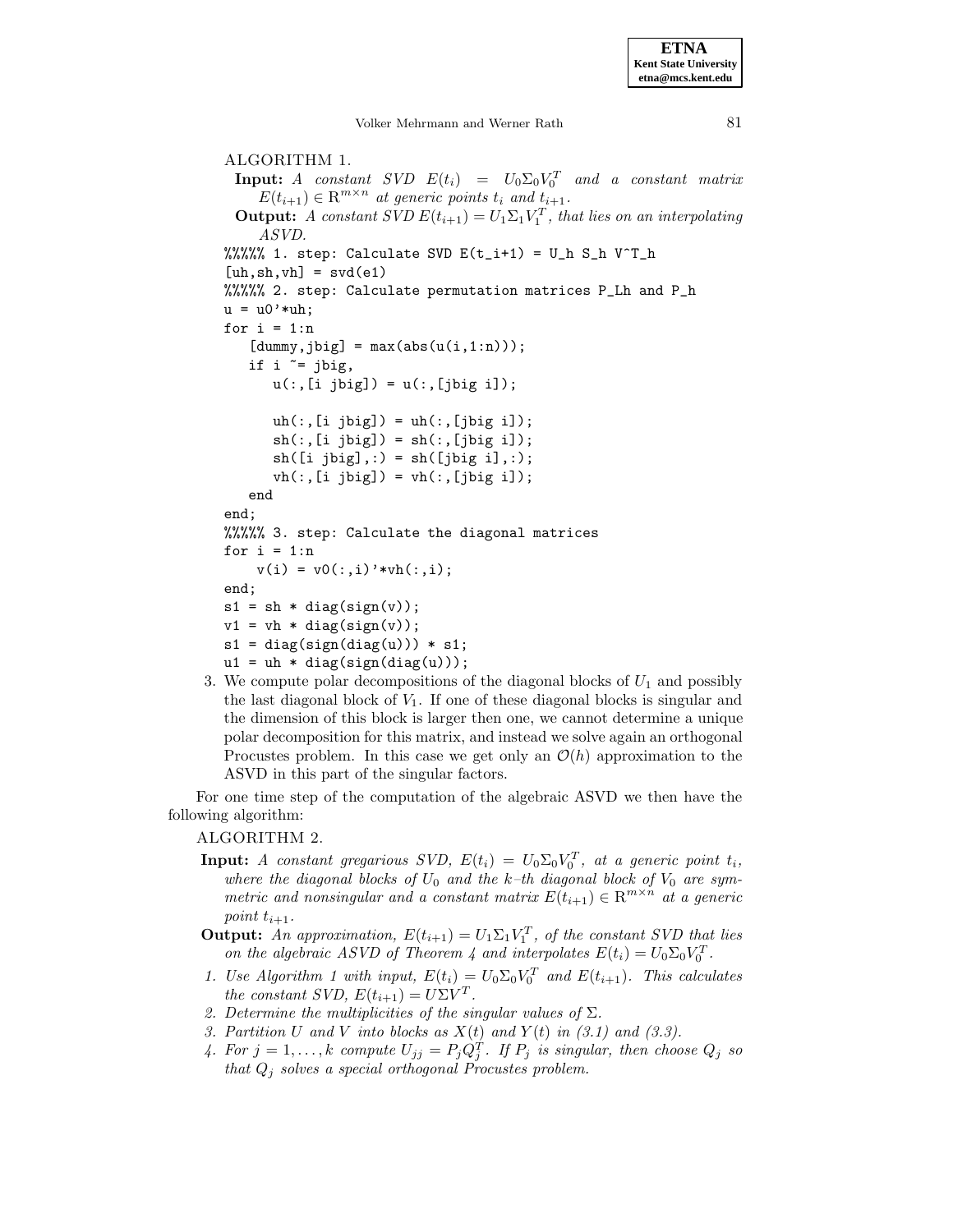

- 5. If there are zero singular values, then compute  $V_{kk} = \tilde{P}_k \tilde{Q}_k^T$ . If  $\tilde{P}_k$  is singular, then choose  $\tilde{Q}_k$  so that  $\tilde{Q}_k$  solves a special orthogonal Procustes problem.
- 6. Set  $Q = diag(Q_1, Q_2, \ldots, Q_k), \, \tilde{Q} = diag(Q_1, Q_2, \ldots, Q_{k-1}, \tilde{Q}_k).$
- 7. Set  $U_1 \leftarrow UQ$ ,  $\Sigma_1 \leftarrow \Sigma$  and  $V_1 \leftarrow VQ$ .

Remarks on Steps 4 and 5: We compute the polar decompositions with help of another SVD. This allows us to estimate the numerical rank of the blocks and to choose the correct polar decomposition.

If the dimension of a block is one, then the matrix  $Q_j$  is  $\pm 1$ , and we choose the correct sign. Note that this is always possible, even if  $P_j = 0$ .

If the dimension of a block is larger than one and  $P_i$  (or  $P_k$ ) is singular we solve the orthogonal Procustes problem, see [8],

minimize 
$$
||\bar{U}_{jj} - U_{jj}Qj||_F
$$
 subject to  $Q_j^T Q = I_{m_j}$ ,

where  $\bar{U}_{jj}$  is the diagonal block of  $U_0$  which corresponds to  $U_{jj}$ .

**4. Differential Equations for the ASVD.** If  $E(t) \in A_{m,n}([a, b])$  and  $E(t) =$  $X(t)S(t)Y(t)$  is an ASVD, then the factors satisfy the following set of differential equations:

(4.1) 
$$
\operatorname{diag} \left( \dot{S}(t) \right) = \operatorname{diag} (Q(t)),
$$

X˙ (4.2) (t) = X(t)Z(t),

Y˙ (4.3) (t) = Y (t)W(t),

where  $Q(t) = X(t)^T \dot{E}(t) Y(t)$  and  $Z(t) = X(t)^T \dot{X}(t)$ ,  $W(t) = Y(t)^T \dot{Y}(t)$ are skew symmetric. We get the initial values from the constant SVD,  $E(t_0) = X(t_0)S(t_0)Y(t_0)^T$ . This set of equations was derived by Wright in [14]. Let  $S(t) := \text{diag}(\sigma_1, \ldots, \sigma_n), Z(t) := [z_{ij}(t)], W(t) := [w_{ij}(t)] \text{ and } Q(t) := [q_{ij}(t)].$ 

If  $n = m$  and  $j > k$  we have the equations

(4.4) 
$$
\sigma_k(t)z_{j,k}(t) + \sigma_j(t)w_{k,j}(t) = q_{j,k}(t)
$$

and

(4.5) 
$$
\sigma_j(t) z_{j,k}(t) + \sigma_k(t) w_{k,j}(t) = -q_{k,j}(t).
$$

corresponding to the j, k position. Unless  $\sigma_k(t)^2 \neq \sigma_i(t)^2$  we can solve these equations and get

(4.6) 
$$
z_{j,k}(t) = \frac{\sigma_k(t)q_{j,k}(t) + \sigma_j(t)q_{k,j}(t)}{\sigma_k(t)^2 - \sigma_j(t)^2}
$$

and

(4.7) 
$$
w_{k,j}(t) = \frac{\sigma_j(t)q_{j,k}(t) + \sigma_k(t)q_{k,j}(t)}{\sigma_j(t)^2 - \sigma_k(t)^2}.
$$

If  $m>n$  we have the additional equations

(4.8) 
$$
\sigma_k(t)z_{j,k}(t) = q_{j,k}(t), \ j = n+1,\ldots,m; \ k = 1,\ldots,n,
$$

and we can solve these equations for  $z_{j,k}$  if  $\sigma_k(t) \neq 0$ . This leaves the components  $z_{j,k}, j = n+1,\ldots,m; k = n+1,\ldots,j-1$  undetermined. Note that  $\sigma_k(t) = 0$  does not cause any problems for  $n = m$ .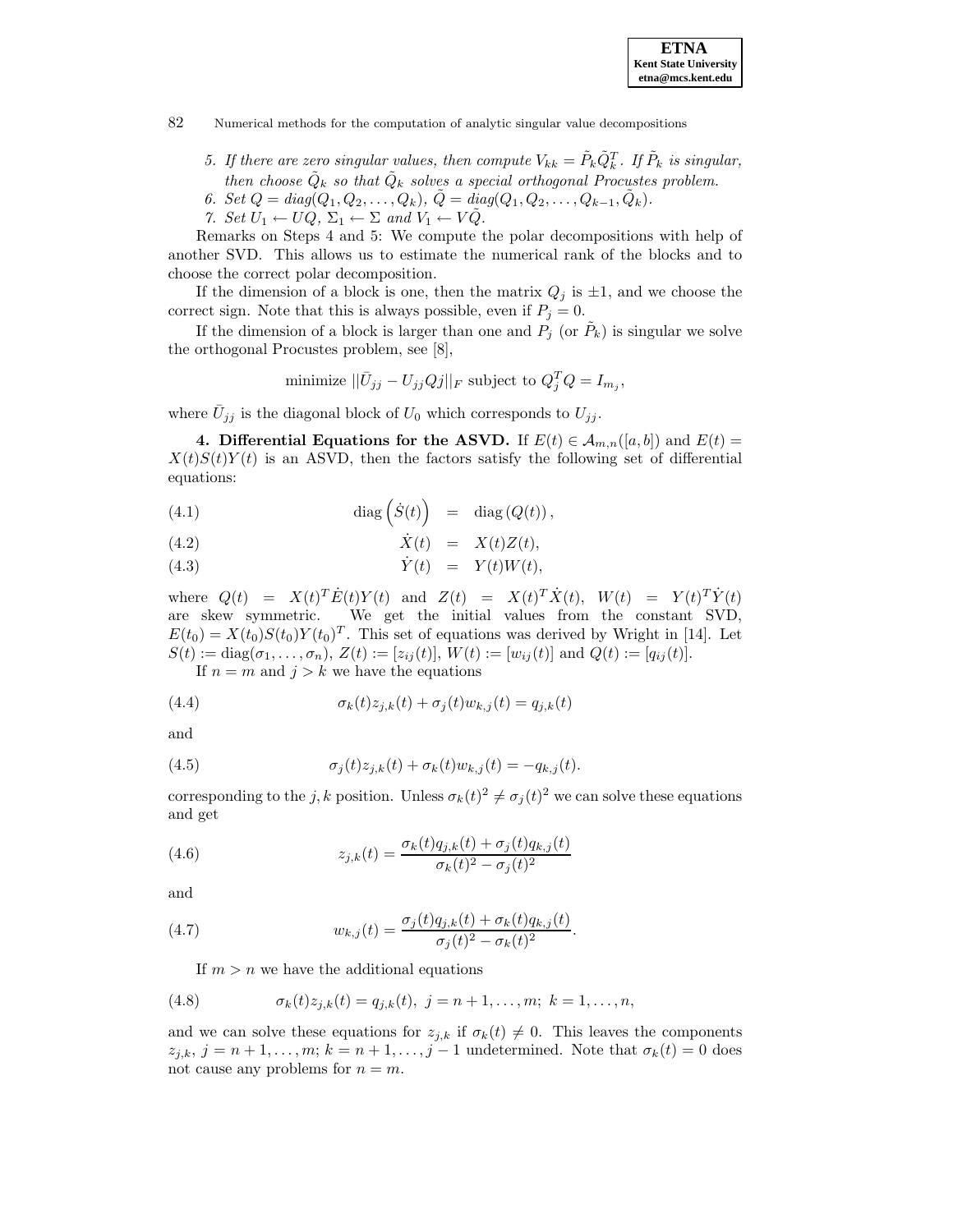Equations  $(4.2)$  and  $(4.3)$  have a special structure, since

(4.9) 
$$
\dot{U}(t) = U(t)H(t), \ U(t_0)^T U(t_0) = I_n,
$$

where  $H(t), U(t) \in \mathcal{A}_{l,l}([a, b]), l \in \{n, m\}$  and where  $H(t)$  is skew symmetric. The solution  $U(t)$  of the initial value problem (4.9) is orthogonal, i.e.  $U(t)^T U(t) = I_l$  for all  $t \in [a, b]$ .

Differential equations of this type are studied in [5]. It is shown there that two types of methods preserve the orthogonality of  $U(t)$  during the integration. These are the so called automatic and projective–orthogonal integrators. Another integrator, which also preserves the orthogonality was recently introduced in [2].

Here we use projective–orthogonalintegrators for solving the differential equations  $(4.1)$ – $(4.3)$ . If  $U_i$  is a given orthogonal approximation of  $U(t_i)$  we use an explicit Runge–Kutta method to compute a nonorthogonal approximation  $U_{i+1}$  of  $U(t_{i+1})$ for  $t_{i+1} = t_i + h$ . Then we compute a QR decomposition  $\hat{U}_{i+1} = U_{i+1}R_{i+1}$ , where  $R_{i+1}$  has positive diagonal elements, and we use  $U_{i+1}$  as orthogonal approximation to  $U(t_{i+1})$ . If the stepsize h is small enough,  $U_{i+1}$  is nonsingular, since it is an  $\mathcal{O}(h^p)$ approximation to the orthogonal matrix  $U(t_{i+1})$  (p is the order of the Runge–Kutta method). Therefore  $U_{i+1}$  has a small condition number if h is small, and we can use the modified Gram–Schmidt algorithm, see [8], to compute  $U_{i+1}$ .

If  $m>n$  or if  $E(t)$  has multiple singular values, then not all entries of  $Z(t)$  and  $W(t)$  are determined by  $(4.1)$ – $(4.3)$ . A simple strategy is to set all these values in  $Z(t)$  to zero and to compute the corresponding values of  $W(t)$  from equation (4.4). Another problem appears if the squares of two singular values intersect at a point  $t_i$ , since we cannot determine the corresponding values of  $Z(t)$  and  $W(t)$  from equation (4.4) and (4.5). If two singular values are close in modulus we use the old values for the corresponding values of  $Z(t)$ , and we compute the values of  $W(t)$  again from equation (4.4). Finally if  $m > n$  and a singular value is close to zero we use the old values for the undetermined entries in  $Z(t)$ .

Combining all these cases, we initialize the matrices  $Z(t)$  and  $W(t)$  at  $t_0$  by setting them to zero and we compute  $Q(t)$ ,  $Z(t)$  and  $W(t)$  with the following algorithm. In this algorithm we use a cut–off tolerance ctol to test whether two singular values are approximately equal in modulus or one singular value is close to zero.

#### ALGORITHM 3.

**Input:** A constant SVD,  $E(t_i) = U_0 S_0 V_0^T$ , of  $E(t)$  at a point  $t_i$ , the matrices  $Z_0$  and  $W_0$  at  $t_{i-1}$ , the first derivative edash of  $E(t)$  at  $t_i$ , and a cut–off tolerance ctol.

**Output:** Approximations for the values of  $Q_0$ ,  $Z_0$  and  $W_0$  at  $t_i$ .

```
%%%%% Compute q0
q0 = u0' * edash * v0;%%%%% Compute w0 and z0:
for j=1:n
  for k=j+1:nif abs(abs(s0(k,k))-abs(s0(j,j))) \leq ctolif abs(s0(k,k)) > ctolz0(j,k) = q0(j,k)/s0(k,k) - w0(k,j);z0(k, j) = -z0(j, k);end;
   else
      sqq = (s0(j,j)+s0(k,k))*(s0(j,j)-s0(k,k));
```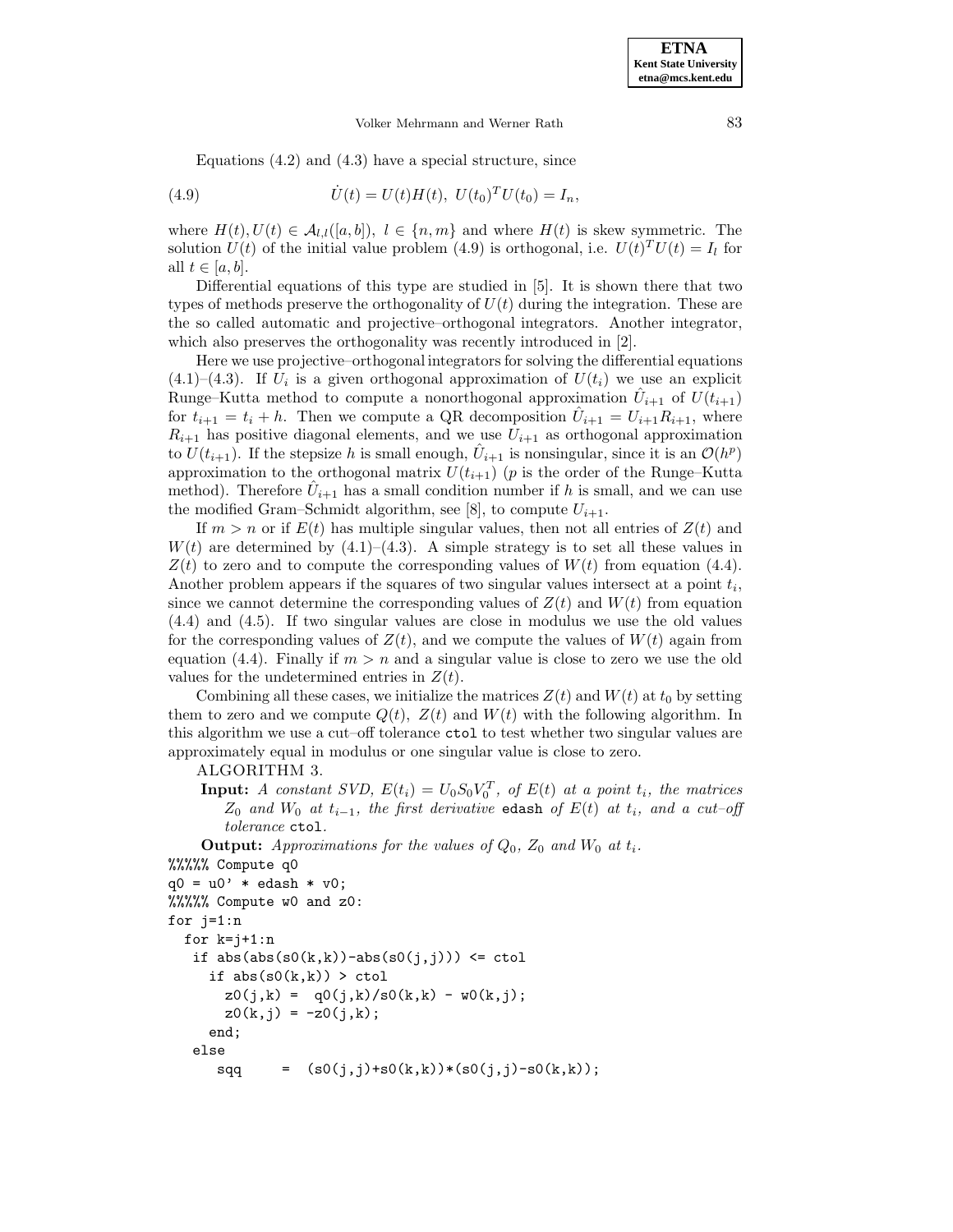```
84 Numerical methods for the computation of analytic singular value decompositions
```

```
z0(j,k) = -(s0(k,k)*q0(j,k)+s0(j,j)*q0(k,j))/sqq;z0(k,j) = -z0(j,k);w0(k,j) = (s0(j,j)*q0(j,k)*s0(k,k)*q0(k,j))/sqq;w0(j,k) = -w0(k,j);end;
  end;
end;
%%%%% If m > n, then compute the rest of z0
for k=1:n,
  if abs(s0(k,k)) > ctol,
    for j=n+1:m,
      z0(j,k) = q0(j,k)/s0(k,k);z0(k,j) = -z0(j,k);end;
  end;
end;
```
We implemented fix and variable stepsize codes using Algorithm 3. These codes compute approximations in nongeneric points with higher accuracy than the Euler– like method of [3] or the algebraic method described in Section 3. Like other similar methods they also can start only at a nongeneric point, provided the initial value SVD lies on an ASVD.

These codes tend to get unstable if there are many nongeneric points in the integration interval.

**5. Numerical Results.** We tested and compared different methods for computing an ASVD using variable stepsize codes.

For the minimal variation ASVD code we use stepsize control for ODE's and keep the difference between the output orthogonal factors  $X(t_{i+1})$  and  $Y(t_{i+1})$  and the input orthogonal factors  $X(t_i)$  and  $Y(t_i)$  in the Frobenius norm smaller then the adhoc constant 1/2, i.e.  $||M(t_i)-M(t_{i+1})||_F < 0.5$  where  $M = X, Y$ . The ODE stepsize control is the usual strategy (see for example [13]). We compute an approximation for  $X(t_{i+1})$  and  $Y(t_{i+1})$  with stepsizes h and  $h/2$  and estimate the error. From this estimation we obtain a new stepsize and if the ratio of the old and new stepsize is smaller than 3, we accept the step. If not, we compute new approximations with the new stepsize.

For the algebraic method we adjust the stepsize so that the difference between the output and input orthogonal factors is again smaller then  $1/2$ , i.e.  $||M(t_i) M(t_{i+1})||_F < 0.5$ , and we increase the stepsize in the next step if  $0.125 < ||M(t_i) M(t_{i+1})||_F$  where  $M = X, Y$ .

The variable stepsize codes for the method that solves ODE's  $(4.1) - (4.3)$  uses only the stepsize control for ODE's from [13].

All codes are implemented in MATLAB [10] and the examples were run on a SPARCstation 2. The unit roundoff of this machine is approximately  $10^{-16}$ . In the following tables fnval indicates the number of function evaluations and kflops the number of floating point operations (times 1024). Furthermore  $S$ ,  $X$  and  $E$  denote the Frobenius norm error of the singular values, the left singular factor  $X(t)$  and the recomputed matrix  $E(t)$ , respectively.

**5.1. Example 1.** The first example is Example 2 from [14]:

$$
E(t) = U(t)S(t)U(t),
$$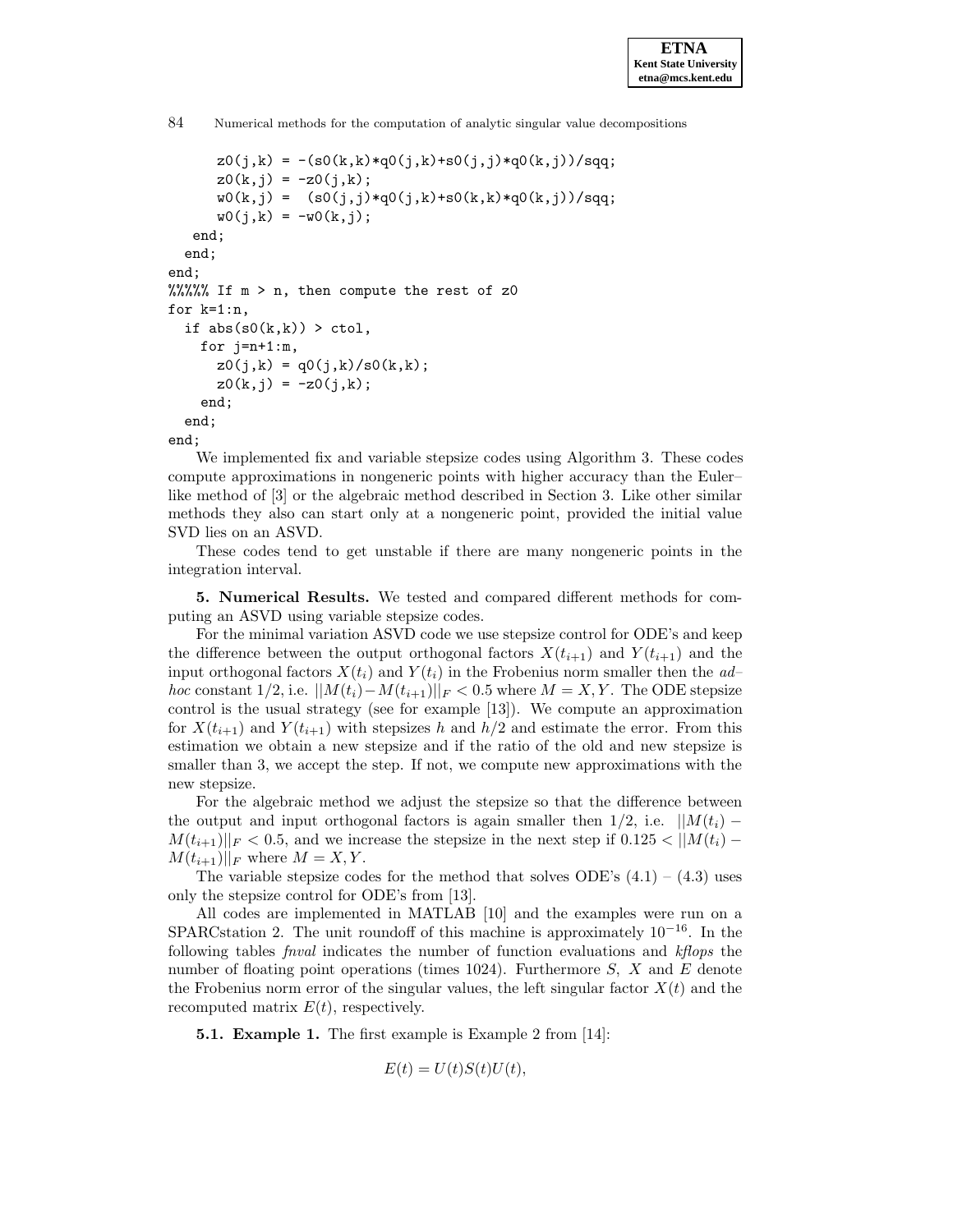where

| $U(t)=\left[\begin{array}{cccc c} c_1 & s_1 & 0 & 0\ -s_1 & c_1 & 0 & 0\ 0 & 0 & 1 & 0\ 0 & 0 & 0 & 1\ \end{array}\right] \left[\begin{array}{cccc c} 0 & 1 & 0 & 0\ 0 & c_2 & s_2 & 0\ 0 & -s_2 & c_2 & 0\ 0 & 0 & 0 & 1\ \end{array}\right] \left[\begin{array}{cccc c} 0 & 1 & 0 & 0\ 0 & 0 & 1 & 0\ 0 & 0 & c_3 & s_3\ 0 & 0 & -s_3 & c_3\ \end{array}\right]$ |  |  |  |  |  |  |  |  |
|--------------------------------------------------------------------------------------------------------------------------------------------------------------------------------------------------------------------------------------------------------------------------------------------------------------------------------------------------------------------|--|--|--|--|--|--|--|--|
|                                                                                                                                                                                                                                                                                                                                                                    |  |  |  |  |  |  |  |  |
|                                                                                                                                                                                                                                                                                                                                                                    |  |  |  |  |  |  |  |  |
|                                                                                                                                                                                                                                                                                                                                                                    |  |  |  |  |  |  |  |  |

with  $c_1 = \cos(t)$ ,  $s_1 = \sin(t)$ ,  $c_2 = \cos(t+1)$ ,  $s_2 = \sin(t+1)$ ,  $c_3 = \cos(t+2)$ ,  $s_3 = \sin(t+2)$  and

$$
S(t) = diag(0.5 + t, 2 - t, 1 - t, t).
$$

The integration interval is  $[0, 2]$  with nongeneric points at  $t = 0$ , 0.25, 0.5, 0.75, 1.5 and 2. At the nongeneric points  $t = 0$  and  $t = 2$  simple singular values get zero, and as we described in Section 3.2 and 4 the numerical methods have no problems with this type of nongeneric points. Since  $t_0 = 0$  is a nongeneric starting point, we use  $E(t_0) = U(t_0)S(t_0)U(t_0)$  as initial SVD.

| Frobenius norm errors: Example 1<br>Ctol = $1.0e-3$ , RKtol = $1.0e-6$     |    |    |                     |  |          |  |  |  |
|----------------------------------------------------------------------------|----|----|---------------------|--|----------|--|--|--|
| Method<br>kflops<br>X<br>fnval<br>F,<br>S                                  |    |    |                     |  |          |  |  |  |
| Polar decomposition                                                        | 31 | 80 | 9.95e-16 $4.24e-14$ |  | 2.44e-15 |  |  |  |
| Euler-like<br>7.61e-15<br>$1.69e-14$<br>$2.66e-14$<br>281<br>78            |    |    |                     |  |          |  |  |  |
| Orthogonal-projector<br>1.87e-05<br>8.80e-06<br>$1.24e-04$<br>949<br>348   |    |    |                     |  |          |  |  |  |
| Classical 4-step RK<br>$3.99e-04$<br>480<br>1238<br>1.86e-04<br>$1.46e-03$ |    |    |                     |  |          |  |  |  |
| Table 5.1                                                                  |    |    |                     |  |          |  |  |  |

Table 5.1 shows the results of the algebraic method using a polar decomposition, the Euler–like method from [3], the orthogonal–projector based on the classical 4–step Runge–Kutta method. The algebraic method and the Euler-like method compute high accuracy approximations for  $S(t)$ ,  $X(t)$  and the recomputed  $E(t)$ . Note that these errors are almost as small as the errors that would occur by rounding the exact solution to finite precision. The Euler-like method uses a larger stepsize, but since the stepsize control is more expensive it needs more function evaluations and flops than the algebraic method. The methods which solve the ODE's  $(4.1)$ – $(4.3)$ compute approximations with lower accuracy and are more expensive than the other two methods. For the combination of Runge-Kutta and cut-off tolerance we used in this example, the projective method is more efficient. It uses fewer function evaluations and flops than the classical Runge–Kutta method. Furthermore, the solution of the projective integrator has a higher accuracy.

The methods based on higher order ODE methods for  $(4.1)$ – $(4.3)$  are sensitive to the choice of the tolerance parameter. To demonstrate this we have included the following two tables.

Table 5.2 shows the results of the classical 4–step Runge–Kutta method for different values of the cut–off tolerance, Ctol, and the Runge–Kutta tolerance, RKtol. Here and in the following  $X^T X$  denotes the product  $X(t)^T X(t)$ .

Table 5.3 shows the results for the orthogonal–projector method based on the 4–step Runge–Kutta method as nonorthogonal projector. In this case the error for  $X(t)^T X(t)$  is always about 10<sup>-15</sup>.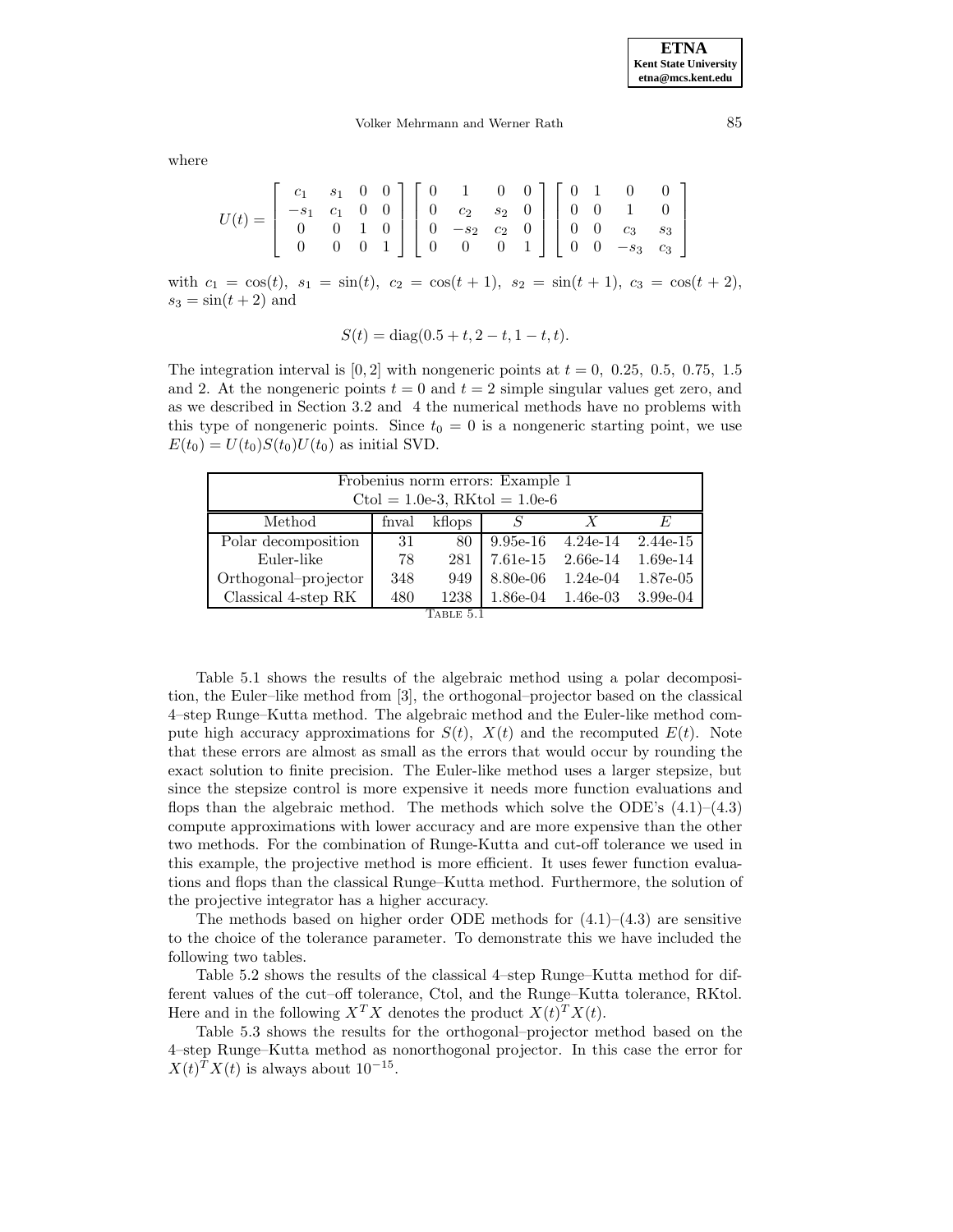| Frobenius norm errors: Example 1 |                  |       |        |             |                  |            |             |  |  |  |
|----------------------------------|------------------|-------|--------|-------------|------------------|------------|-------------|--|--|--|
|                                  | 4 step RK method |       |        |             |                  |            |             |  |  |  |
| Ctol                             | <b>RKtol</b>     | fnval | kflops | S           | $\boldsymbol{X}$ | E          | $X^T X$     |  |  |  |
| $1e-1$                           | $1e-4$           | 252   | 649    | $1.12e-02$  | 3.33e-02         | $3.03e-02$ | $6.30e-0.5$ |  |  |  |
| $1e-1$                           | $1e-6$           | 1692  | 4357   | 3.79e-03    | $2.11e-02$       | $9.56e-03$ | $1.04e-06$  |  |  |  |
| $1e-1$                           | 1e-8             | 4092  | 10536  | $3.32e-0.3$ | $2.02e-02$       | 8.08e-03   | $4.22e-08$  |  |  |  |
| $1e-3$                           | $1e-4$           | 264   | 681    | 4.78e-03    | 3.63e-03         | $1.14e-02$ | 5.41e-03    |  |  |  |
| $1e-3$                           | $1e-6$           | 480   | 1238   | 1.86e-04    | $1.46e-03$       | $3.99e-04$ | $1.46e-04$  |  |  |  |
| $1e-3$                           | $1e-8$           | 936   | 2414   | $3.52e-07$  | $8.30e-06$       | 8.64e-07   | 2.76e-07    |  |  |  |
| $1e-5$                           | $1e-4$           | 828   | 2135   | $1.43e+00$  | $2.00e + 00$     | $4.19e-02$ | $1.52e-02$  |  |  |  |
| $1e-5$                           | $1e-6$           | 1200  | 3095   | $1.41e+00$  | $2.00e + 00$     | 7.37e-04   | $2.83e-04$  |  |  |  |
| $1e-5$                           | $1e-8$           | 936   | 2414   | $3.52e-07$  | 8.31e-06         | 8.64e-07   | 2.76e-07    |  |  |  |
| $1e-5$                           | $1e-10$          | 2448  | 6313   | 2.37e-09    | $1.12e-0.5$      | 7.84e-09   | $3.08e-0.9$ |  |  |  |
|                                  | TABLE 5.2        |       |        |             |                  |            |             |  |  |  |

86 Numerical methods for the computation of analytic singular value decompositions

| Frobenius norm errors: Example 1               |         |       |        |                                 |             |             |             |  |  |
|------------------------------------------------|---------|-------|--------|---------------------------------|-------------|-------------|-------------|--|--|
| Orthogonal-projector based on 4 step RK method |         |       |        |                                 |             |             |             |  |  |
| Ctol                                           | RKtol   | Fnval | kflops | S                               | X           | $F_{i}$     | $X^TX$      |  |  |
| $1e-1$                                         | $1e-4$  | 252   | 687    | $1.12e-03$                      | 3.33e-02    | $3.03e-02$  | $9.81e-16$  |  |  |
| $1e-1$                                         | $1e-6$  | 1404  | 3823   | 2.98e-03                        | $2.00e-02$  | $7.00e-02$  | 1.33e-15    |  |  |
| $1e-1$                                         | $1e-8$  | 4200  | 11436  | $3.32e-03$                      | $2.02e-02$  | 8.08e-03    | 1.63e-15    |  |  |
| $1e-3$                                         | $1e-4$  | 252   | 687    | $4.45e-05$                      | 8.77e-04    | $6.89e-0.5$ | $1.29e-15$  |  |  |
| $1e-3$                                         | $1e-6$  | 348   | 949    | 8.80e-06                        | $1.24e-0.5$ | 1.87e-05    | $1.28e-15$  |  |  |
| $1e-3$                                         | $1e-8$  | 1020  | 2781   | $1.32e-07$                      | 8.15e-06    | $2.02e-07$  | 1.68e-15    |  |  |
| $1e-5$                                         | $1e-4$  | 264   | 720    | $2.49e-0.5$                     | $2.04e-04$  | $3.40e-0.5$ | 1.34e-15    |  |  |
| $1e-5$                                         | $1e-6$  | 348   | 949    | 8.80e-06                        | $1.24e-0.5$ | 1.87e-05    | 1.28e-15    |  |  |
| $1e-5$                                         | $1e-8$  | 996   | 2716   | 1.36e-07                        | $2.20e-0.5$ | 2.07e-07    | 1.53e-15    |  |  |
| $1e-5$                                         | $1e-10$ | 2304  | 6283   | 3.63e-09<br>$\pi$ , nr n $\eta$ | 7.21e-07    | $5.20e-0.9$ | $1.63 - 15$ |  |  |

Table 5.3

These results indicate that the orthogonal–projector method may be more robust than the usual explicit Runge–Kutta method. For Ctol =  $10^{-5}$  and RKtol =  $10^{-4}$ and 10−<sup>6</sup> the classical 4–step Runge–Kutta method fails, whereas the orthogonal– projective method computes a good approximation within the given tolerances. The projective method allows in most cases larger stepsizes and the number of floating point operations is smaller or of the same order as for the nonprojective method.

**5.2. Example 2.** This is Example 5, Section 3.5 from [3]:

$$
E(t) = X(t)S(t)Y(t)^T
$$

where  $Y(t) = I_4$ ,  $S(t) = \text{diag}(-t, -t, t^2, t^2)$ ,  $X(t) = exp(tK)$  and  $K \in \mathbb{R}^{4 \times 4}$  is the skew symmetric matrix

$$
K = \left[ \begin{array}{rrrr} 0 & 1 & 0 & 0 \\ -1 & 0 & 2 & 0 \\ 0 & -2 & 0 & 3 \\ 0 & 0 & -3 & 0 \end{array} \right].
$$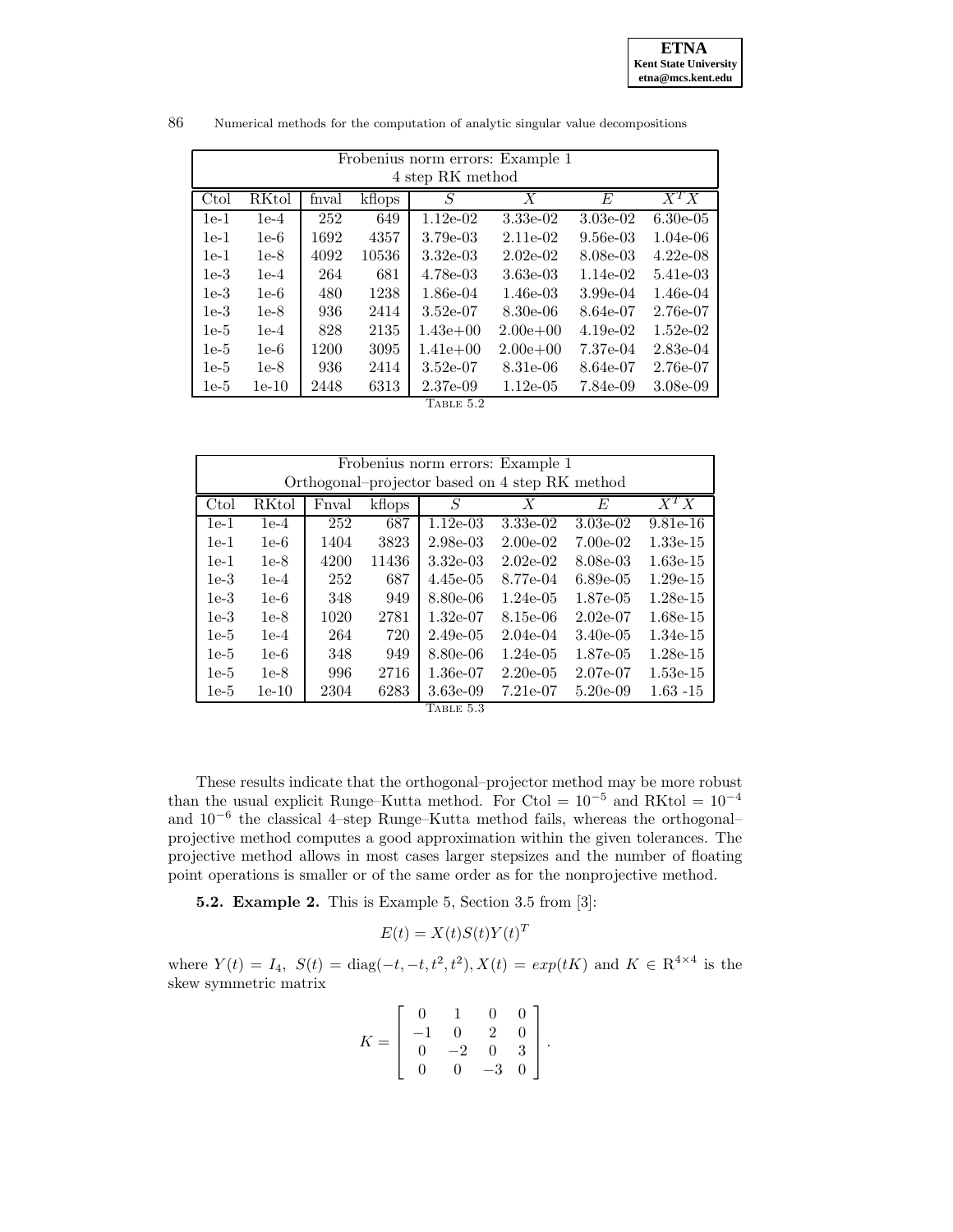| Frobenius norm errors: Example 2<br>$Ctol = 1.0e-5$ , RKtol = 1.0e-6 |       |        |            |            |  |  |  |  |  |
|----------------------------------------------------------------------|-------|--------|------------|------------|--|--|--|--|--|
| Method                                                               | Fnval | kflops | S          | F,         |  |  |  |  |  |
| Polar decomposition                                                  | 93    | 336    | $2.00e-14$ | $6.29e-15$ |  |  |  |  |  |
| Euler-like                                                           | 1119  | 4399   | $3.30e-13$ | $6.30e-13$ |  |  |  |  |  |
| Orthogonal-projector                                                 | 18804 | 88949  | $3.12e-07$ | $4.12e-07$ |  |  |  |  |  |
| 123939<br>Classical 4-step RK<br>26472<br>$4.00e + 00$<br>$1.55e-03$ |       |        |            |            |  |  |  |  |  |
| TABLE 5.4                                                            |       |        |            |            |  |  |  |  |  |

The integration interval is  $[-2, 2]$  with nongeneric points at  $t = -1$ , 0 and 1.

Table 5.4 shows the results for the algebraic method using a polar decomposition, the Euler–like method from [3], the orthogonal–projector based on the classical 4–step Runge–Kutta method.

The matrix in this example has multiple singular values and the methods track different ASVD's. Again, the algebraic and the Euler–like method calculate high accuracy approximations for  $S(t)$  and the recomputed  $E(t)$ , but this time the Eulerlike method uses more function evaluations, due to a smaller stepsize, and it requires 13 times the work of the algebraic method. For the methods which solves (4.1) – (4.3) the situation is worse. Even with the given small tolerances the classical 4–step Runge–Kutta method fails to compute an accurate approximation. The orthogonal– projector calculates an approximation of the order  $10^{-7}$ , but uses many more function evaluations and flops than the algebraic or Euler–like method.

**6. Conclusion.** In this paper we presented two new methods for computing an ASVD. The algebraic method uses the structure of an ASVD and adjusts in each step a constant SVD using polar decompositions. The projective orthogonal integrators solve the ODE's proposed by Wright. They are based on an explicit Runge–Kutta method and project the Runge–Kutta approximation onto the set of the orthogonal matrices. We compared these methods with the Euler–like method from Bunse– Gerstner et al. and explicit ODE methods.

Our numerical experiments indicate that the algebraic method uses fewer floating point operations than the other methods, especially those methods which solve ODE's. The algebraic method allows us to choose bigger stepsizes. Both, the algebraic and Euler–like method calculate high accuracy approximations at generic points, but at nongeneric points they calculate only  $O(h)$  approximations. Therefore our variable stepsize codes avoid nongeneric points.

The explicit Runge–Kutta and orthogonal projective methods can in principle also compute approximations with higher accuracy at nongeneric points, but we have to perturb the differential equations near nongeneric points. The consequence is that these methods sometimes fail to compute accurate approximations. Our results show that the orthogonal–projector methods may be more robust and allow bigger stepsizes, which compensates for the additional work. In [15] recently implicit methods were used which seem to give better accuracy even at nongeneric points.